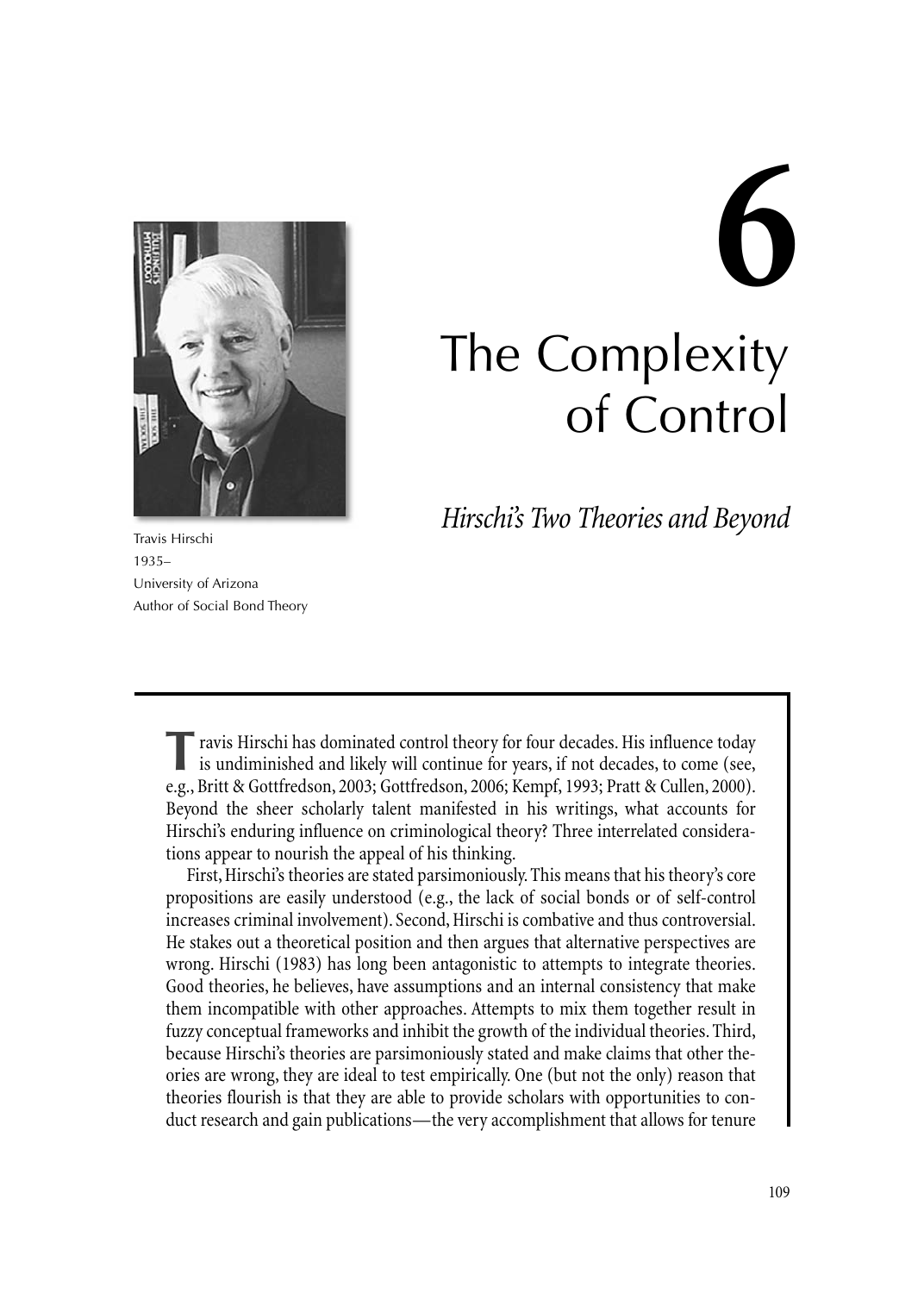and career advancement (Cole, 1975). Hirschi's theorizing has thus been a rich resource that criminologists have mined for numerous publications (Gottfredson, 2006; Kempf, 1993; Pratt & Cullen, 2000; Sampson & Laub, 1993). There is little evidence that this vein of research ideas will soon run dry.

This is not to say that Hirschi's theorizing has been universally popular. His frameworks are bold—critics would say pretentious (Geis, 2000)—because they claim to be "general theories" that explain crime across types of crime and types of people. Hirschi also has shown little interest in race, class, and gender inequalities that others—especially those from more critical perspectives—see as fundamental to any explanation of crime (see, e.g., Miller & Burack, 1993). Regardless of their merits, these critiques have done little to dim Hirschi's influence; if anything, the controversy has sparked further research (see, e.g., Blackwell & Piquero, 2005).

In his career, Hirschi's thinking has evolved rather substantially. In fact, he has proposed two related but ultimately competing theories. The first perspective,*social bond theory,* was presented in 1969 in his book *Causes of Delinquency*. The second perspective,*self-control theory,* was presented in 1990 in his book *A General Theory of Crime* a work he coauthored with Michael Gottfredson. In this chapter, we review each theory and also attempt to show how they are best considered rival theoretical perspectives.

Hirschi's pervasive influence, however, should not mask the theoretical contributions of other scholars who have focused on the role of control in crime causation. In many ways, these alternative theories are richer in that they explore more carefully how control is shaped by context and can have diverse consequences. In short, they illuminate the *complexity of control.* Accordingly, we review three important contemporary control theories: Hagan's *power–control theory,* Tittle's *control balance theory,* and Colvin's *coercion theory*.

# Hirschi's First Theory: Social Bonds and Delinquency

The central premise of Hirschi's first theory is that delinquency arises when social bonds are weak or absent. By itself, this proposition seems rather technical and not something that would stir much theoretical controversy. But Hirschi's intent was not simply to identify another variety of control theory—his *social bond theory*—but in doing so to challenge the two major paradigms of his day: Sutherland's differential association theory (which he termed cultural deviance theory) and Merton's strain theory. His goal was to start a theoretical fight; he succeeded (see also Kornhauser, 1978).

Again, as a control theorist, he argued that these two perspectives asked the wrong theoretical question: Why are people motivated to commit crimes? For differential association theory, the answer was that youths are enveloped by a deviant culture that they learn in interaction with others. This positive learning—that is, learning to value crime—is what moves them to break the law. For strain theory, the blockage of goals creates a frustration that is the engine that drives individuals into crime. Hirschi, however, asserted that these theories were explaining something that did not require explanation—*motivation*. If humans would by their natures seek the easy and immediate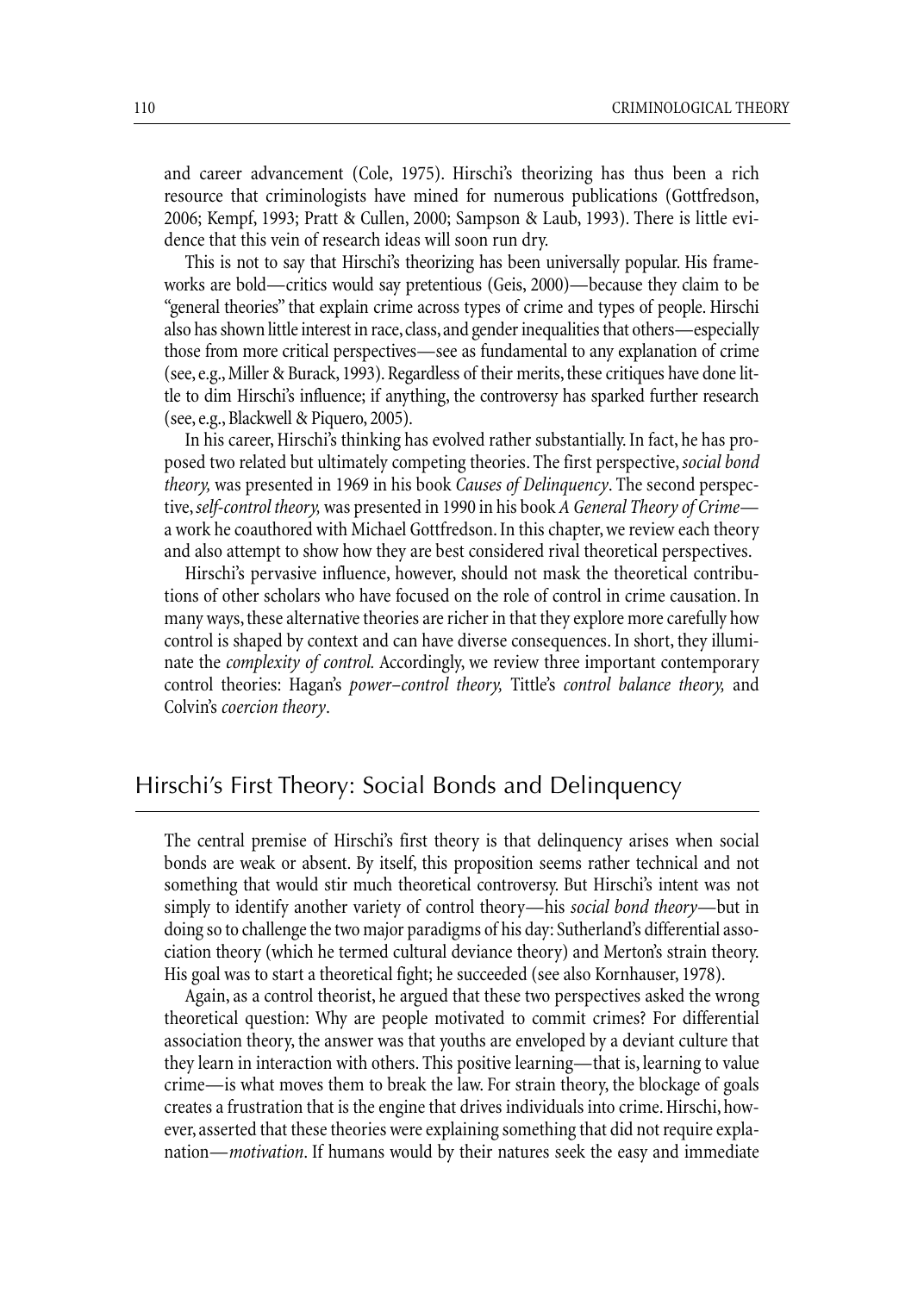gratifications inherent in crime, then they did not need to learn to want to commit crimes or be driven into crime by unbearable strains in order to break the law. In effect, such criminal cultural values and strains were redundant and thus did not explain who would be a delinquent and who would not be a delinquent.

For Hirschi, of course, the proper theoretical question was: Why *don't* people break the law? What differentiate offenders from non-offenders are the factors that *restrain* people from acting on their wayward impulses. The theoretical task thus was to identify the nature of the social controls that regulate when crime occurs. Hirschi (1969) called these controls "social bonds."

## *HIRSCHI'S FORERUNNERS*

Hirschi's (1969) theoretical position was expressed with special clarity through a critique of alternative perspectives, an exploration of the differences between his own formulation and those of his predecessors in the development of control theory, and an examination of his position in the light of empirical data. A review of his approach may provide a clear example not only of the way in which criminological theories reflect contexts of time and place but also of the manner in which they are shaped by special considerations aside from the orientations of the particular theorists. Hirschi himself showed an appreciation of this and unusual candor in admitting just how certain considerations affected the way in which he set forth his position. These included the nature of the data available to him and the current unpopularity of one specific tradition through which he might have expressed his ideas—the social disorganization theme of the Chicago school.

Hirschi pointed out the significance of the data factor in an interview:

Control theory, as I stated it, cannot really be understood unless one takes into account the fact that I was attached to a particular method of research. When I was working on the theory,I knew that my data were going to be survey data; therefore, I knew that I was going to have mainly the perceptions, attitudes, and values of individuals as reported by them. ... Had I data on other people or on the structure of the community, I would have had to state the theory *in a quite different way*. (quoted in Bartollas, 1985, p. 190, emphasis added)

The problem with the social disorganization theme was that it had lost a great deal of its popularity as an explanation of social problems in general and of crime in particular (Rubington & Weinberg, 1971). Like the older concept of *social pathology,* it had come under intense criticism as a matter of vague generalities masking a lack of value neutrality. As Clinard (1957) commented:

There are a number of objections to this frame of reference. (1) Disorganization is too subjective and vague a concept for analyzing a general society. ... (2) Social disorganization implies the disruption of a previously existing condition of organization, a situation which generally cannot be established. ... (3) Social disorganization is usually thought of as something "bad," and what is "bad" is often the value judgment of the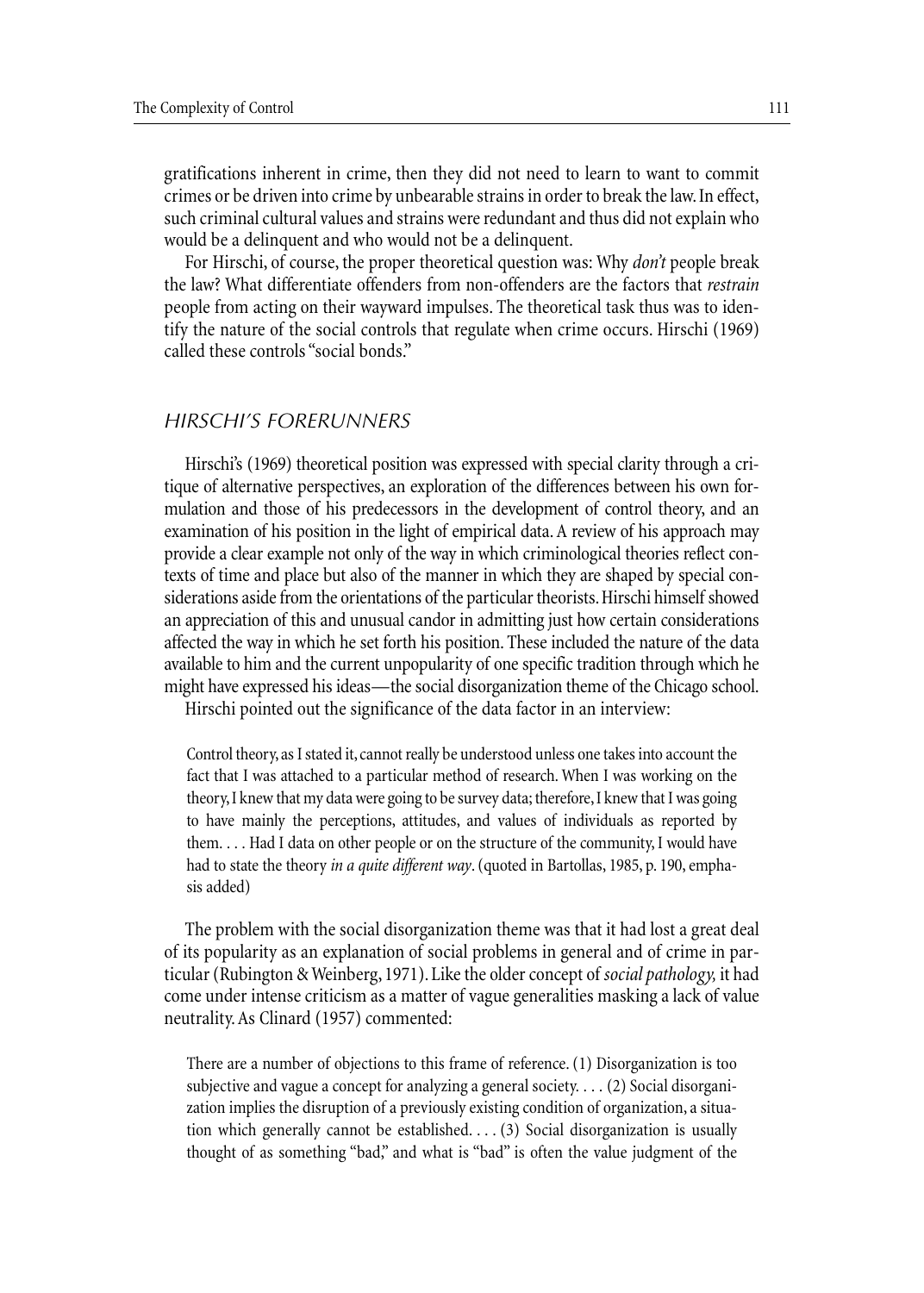observer and the members of his social class or other social groups. ... (4) The existence of forms of deviant behavior does not necessarily constitute a major threat to the central values of a society. ... (5) What seems like disorganization actually may often be highly organized systems of competing norms. ... (6) Finally, as several sociologists have suggested, it is possible that a variety of subcultures may contribute, through their diversity, to the unity or integration of a society rather than weakening it by constituting a situation of social disorganization. (p. 41)

These and other criticisms of the concept of social disorganization were widely accepted during the 1960s, and Hirschi was equally candid in describing how he deliberately avoided linking his theory to the social disorganization tradition because of its unpopularity at the time:

For example, I was aware at the time I wrote my theory that it was well within the social disorganization tradition. I knew that, but you have to remember the status of social disorganization as a concept in the middle 1960s when I was writing. I felt I was swimming against the current in stating a social control theory at the individual level. Had I tried to sell social disorganization at the same time, I would have been in deep trouble. So I shied away from that tradition. As a result, I did not give social disorganization its due. I went back to Durkheim and Hobbes and ignored an entire American tradition that was directly relevant to what I was saying. But I was aware of it and took comfort in it. I said the same things the social disorganization people had said, but since they had fallen into disfavor I had to disassociate myself from them. Further, as Ruth Kornhauser so acutely points out, social disorganization theories had been associated with the cultural tradition. That was the tradition I was working hardest against; so in that sense, I have compromised my own position or I would have introduced a lot of debate I didn't want to get into had I dealt explicitly with social disorganization theory. Now, with people like Kornhauser on my side and social disorganization back in vogue, I would emphasize my roots in this illustrious tradition. (quoted in Bartollas, 1985, p. 190)

So, Hirschi (1969) was especially careful to avoid working explicitly out of the social disorganization tradition and to ground his position instead in the thought of other forerunners such as Durkheim and Hobbes. Concentrating on a search for the essential variables providing control through bonds to conventional society, he developed his own position and presented a body of systematic research in support of it. This combination seemed to represent the epitome of tightly reasoned and empirically grounded control theory.

## *HIRSCHI'S SOCIOLOGICAL PERSPECTIVE*

The control theorists examined to this point tended to distinguish between control exerted from sources external to the individual and control exerted from within the individual. Indeed, Reckless (1961) argued that the individual is so isolated in contemporary society—so free to move from one context of external control to another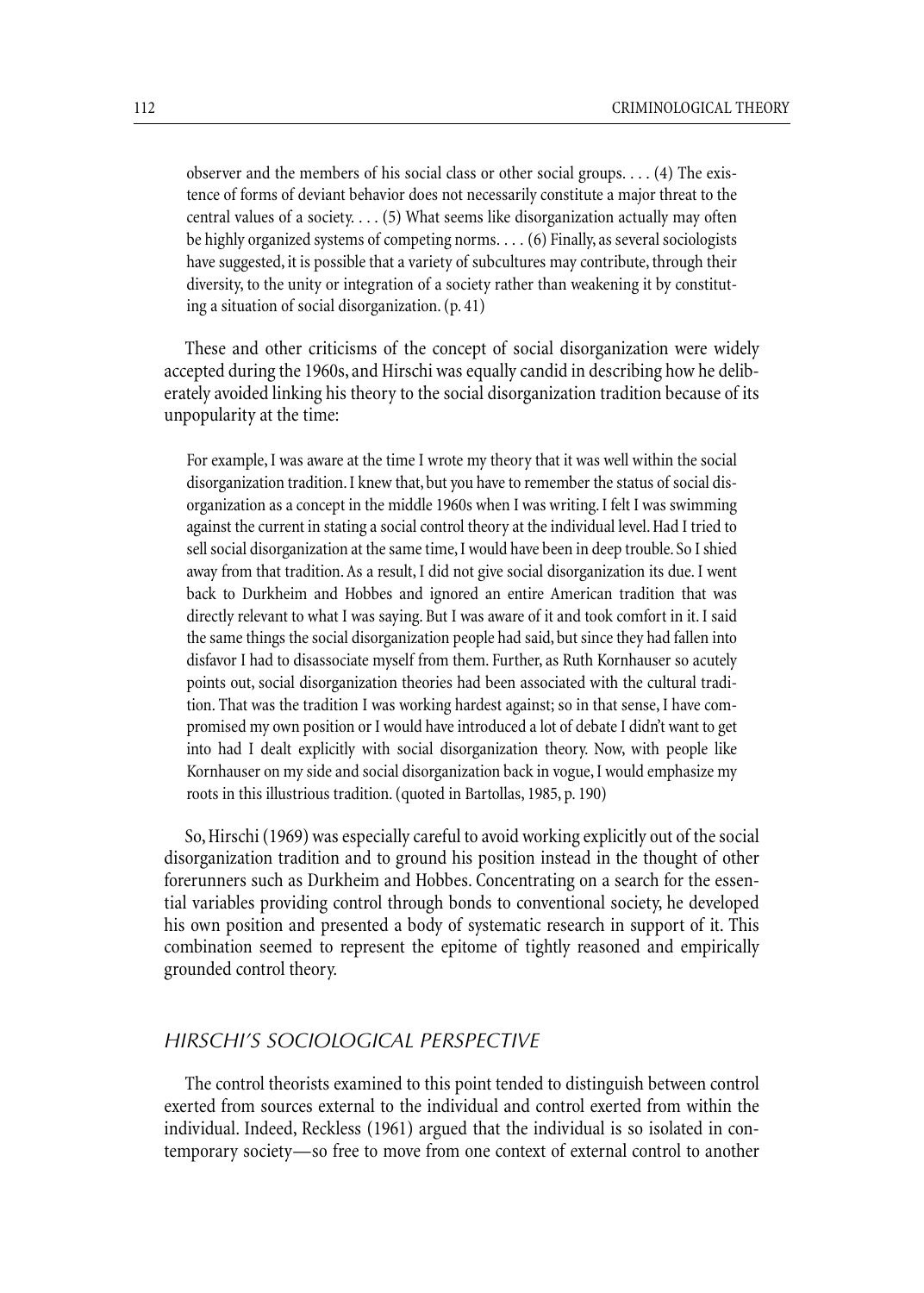or even to escape from most of it—that internal control is the more basic factor in conformity. Hirschi's position was much more sociological in nature. The characteristics that other control theorists took to be aspects of the personality were considered by Hirschi to be factors sustained by ongoing social relationships that he termed *social bonds*.

Other control theorists gave great weight to the notion of *internalization,* the process by which social norms are taken so deeply into the self as to become a fundamental part of the personality structure. Citing Wrong's (1961) critique of this "oversocialized conception of man," Hirschi (1969, p. 4) insisted instead that what seems to be deeply rooted internalization of social expectations actually is much too superficial to guarantee conformity. First, he rescued Durkheim from the strain theorists. Pointing out that "because Merton traces his intellectual history to Durkheim, strain theories are often called 'anomie' theories," Hirschi (1969) showed that "actually, Durkheim's theory is one of the purest examples of control theory" (p. 3). Next he turned to the question posed by Hobbes—"Why do men obey the rules of society?"—observing that an assumption of internalization commonly was used as a means of avoiding Hobbes's own conclusion that conformity was based essentially on fear. Here there was an echo of Reiss's distinction between conformity resulting from acceptance of the rules and conformity based on mere *submission*.

This willingness to acknowledge that conformity might be based on simple submission to the forces of social regulation without internalized acceptance of the norms became fairly clear in Hirschi's first citation of Durkheim as a control theorist. Hirschi (1969) remarked that "both anomie and egoism are conditions of 'deregulation,' and the 'aberrant' behavior that follows is an automatic consequence of such deregulation" (p. 3); he made this remark without noting Durkheim's complementary stress on integration as a factor in conformity. Turning immediately to Hobbes, he put the matter with stark clarity as follows:

Although the Hobbesian question is granted a central place in the history of sociological theory, few have accepted the Hobbesian answer. ... It is not so, the sociologist argued: There is more to conformity than fear. Man has an "attitude of respect" toward the rules of society; he "internalizes the norms." Since man has a conscience, he is not free simply to calculate the costs of illegal or deviant behavior. ...

Having thus established that man is a moral animal who desires to obey the rules, the sociologist was then faced with the problem of explaining his deviance. (p. 5)

For Hirschi (1969), then, the problem of explaining deviance was a false problem based on the mistaken assumption that people are fundamentally moral as a result of having internalized norms during socialization. He insisted, however, that it was an "oversimplification" to say that "strain theory assumes a moral man while control theory assumes an amoral man" because the latter "merely assumes variation in morality: For some men, considerations of morality are important, for others they are not" (p. 11). Unlike Matza, who believed that it was necessary to suggest forces of preparation and desperation as a way of explaining why the mere loss of control might result in delinquency, Hirschi suggested no motivational factors and simply noted that loss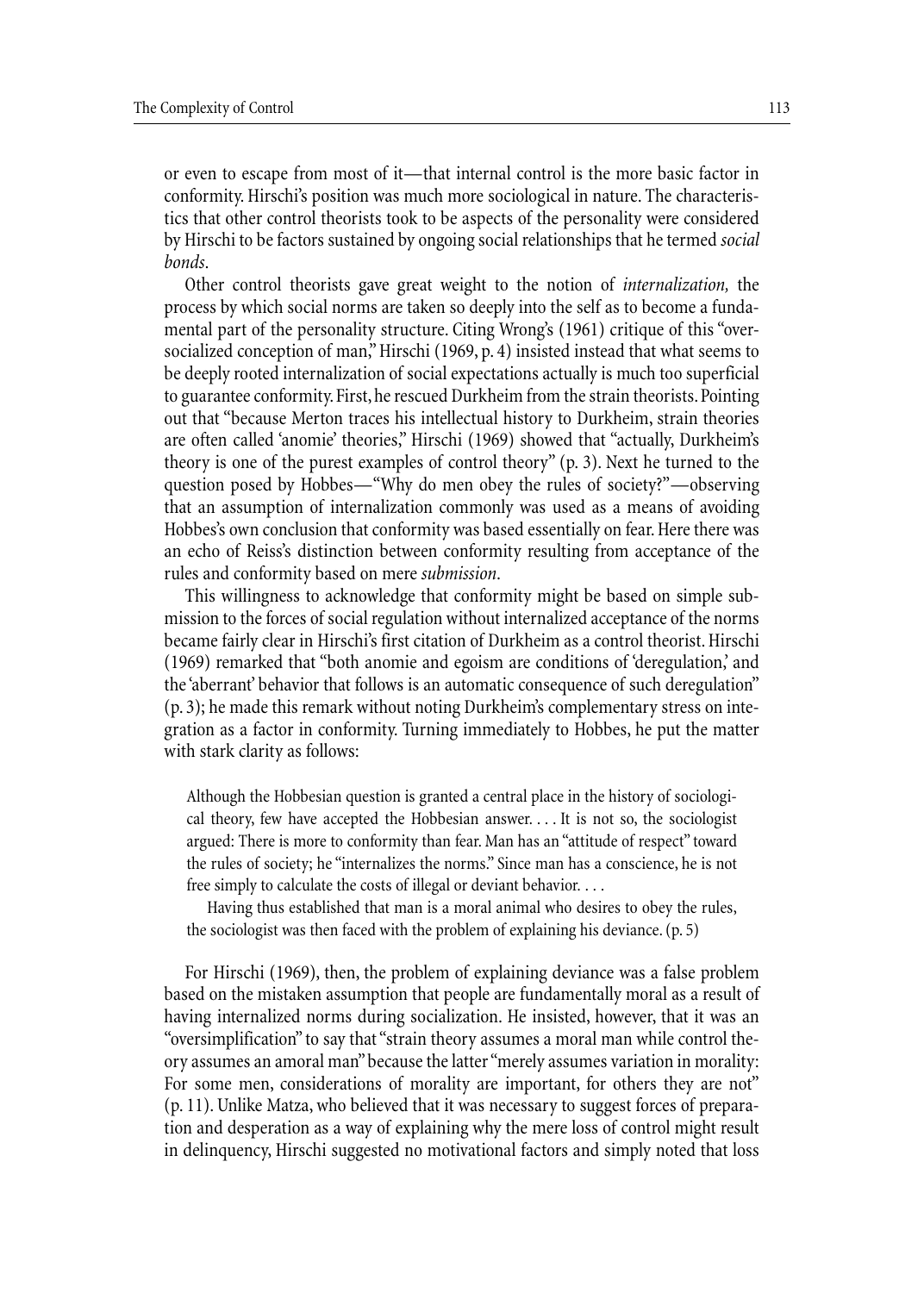of control sets the individual free to calculate the costs of crime."Because his perspective allows him to free some men from moral sensitivities, the control theorist is likely to shift to a second line of social control—to the rational calculational component in conformity and deviation" (p. 11).

## *WHY SOCIAL CONTROL MATTERS*

Again, Hirschi was a control theorist who believed that the key issue is to explain why people, who are all motivated to seek immediate gratification in the easiest way possible, refrain from doing so. Why don't they do it? Why don't they commit crimes to get what they want?

Here is another way of putting this issue. Hirschi believed that each potential criminal act has benefits and consequences (also called costs). In his view, most people in society see pretty much the same benefits in crime, because such acts allow them to get what they want (e.g., take something), feel something they like (e.g., get high on drugs), or stop something they find unpleasant (e.g., hit someone aggravating them) (Marcus, 2004). Importantly, Hirschi never showed *empirically* that people see the same benefits in crime; he just assumed this to be the case. However, this is a key assumption.

If most people see crime as having the same benefits—that is, if crime is gratifying or tempting to most people—then it logically follows that most people are *equally motivated to offend*. As noted, other criminological theories dispute the equal motivation thesis; in fact, they spend a great amount of time explaining why some individuals are more motivated to offend than others (e.g., they are under more strain; they have internalized criminal values). But if we assume, as did Hirschi, that motivation to offend is universal, then motivation cannot explain who is or is not a criminal.

Think of this issue methodologically: an independent variable—in this case motivation to offend—has to *vary* if it is to explain *variation in the dependent variable* in this case involvement in criminal conduct. What, then, does vary? Of course, it is social control. Thus, for Hirschi, *variation in the strength of social control is what explains variation in the extent to which people engage in crime.*

Importantly, Hirschi did not just emphasize control but rather *social* control. As noted, he set forth a sociological theory of crime. Control did not reside in some psychological trait or permanently entrenched set of beliefs. Instead, for Hirschi, the control resides in a person's *ties to conventional society*—to its adult members (parents, teachers), its institutions (family, school), and its beliefs (laws, normative standards). The control thus lies in a person's *relationship* to society. Hirschi called these different kinds of ties or relationships *social bonds*. He identified four social bonds: attachment, commitment, involvement, and belief; these are discussed below in detail.

For Hirschi, *variation in social bonds thus explains variation in crime*. The stronger the bond, the more likely criminal enticements will be controlled and that conformity will ensue; the weaker the bond, the more likely individuals will succumb to their desires and break the law. This returns us, then, to the question,"Why don't they do it?" The answer should be clear: People do not engage in crime—they do not act on their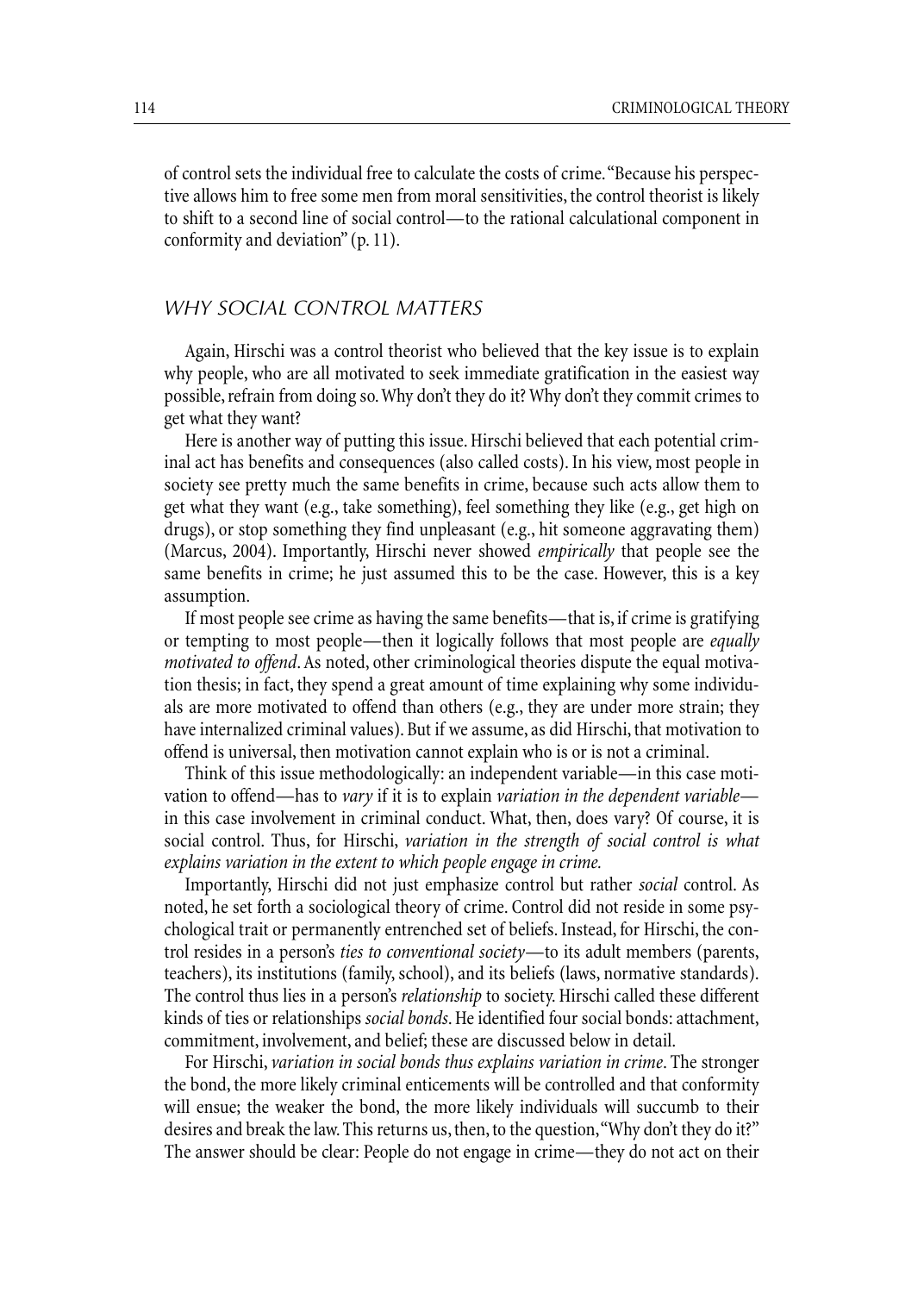desire for gratification—because they are stopped from doing so by their social bonds. In short, social bonds control their attraction to illegal temptations and ensure their conformity. Much like a dam holding back floodwaters, social bonds keep individuals safe from crime. But if the dam cracks or breaks, then criminal motivations can flood these individuals and no barrier exists to prevent them from offending.

Importantly, the stability of the social bond is not a given. The social bond remains strong only so long as it is nourished by interaction with conventional others. If youngsters become distant from parents, give up on going to college and caring about grades, or are cut from sports teams, their bonds can attenuate. And if bonds weaken, crime can take place. Because bonds can vary in strength across time—for example, weaker in the teenage years, stronger before and after—people can move into and out of illegal conduct. Adult offenders might desist from crime if they enter a quality marriage or get a good job. In short, the presence and strength of social bonds can explain *change in offending*. As we will see in Chapter 15, this insight forms the basis of Sampson and Laub's (1993) life-course theory, which uses variation in social bonds to explain why people enter and desist from crime across various points in their lives.

Finally, in his social bond model, Hirschi rejected the view of the classical school of criminology and of later rational choice theorists (see Chapter 13) that crime is simply due to a weighing of costs and benefits. As noted, Hirschi saw the choice of crime as involving costs (or consequences) and benefits (or gratifications). But he differed from the classical school in two important ways. First, he did not see the benefits of crime as varying across individuals, as the classical school would, but rather as easily available to everyone.

Second, the cost of crime was not, as the classical school implied, mainly a matter of legal sanctions, such as imprisonment. Although a simplification, the classical school and some rational choice theorists implicitly suggest that people faced with the decision to commit a crime calculate (1) how much money they will get versus (2) their chances of being arrested and sent to jail. For Hirschi, such a position truncates reality. Indeed, Hirschi's delinquents in *Causes of Delinquency* made choices but did so within a rich social environment populated with parents, teachers, homework, grades, school activities, and so on. Only when youths were loosened from the ties that bound them to the conventional order were they free to choose to pursue the benefits crime had to offer. Again, this attention to relationships within social institutions is what made Hirschi's theory fundamentally sociological.

#### *THE FOUR SOCIAL BONDS*

What, then, are the bonds that form the basis of Hirschi's delinquency theory? They include attachment, commitment, involvement, and belief. They are summarized in Table 6.1.

*The Social Bond of Attachment.* In Hirschi's delinquency theory, *attachment* is the emotional closeness that youths have with adults,with parents typically being the most important. This closeness involves intimate communication, "affectional identification" with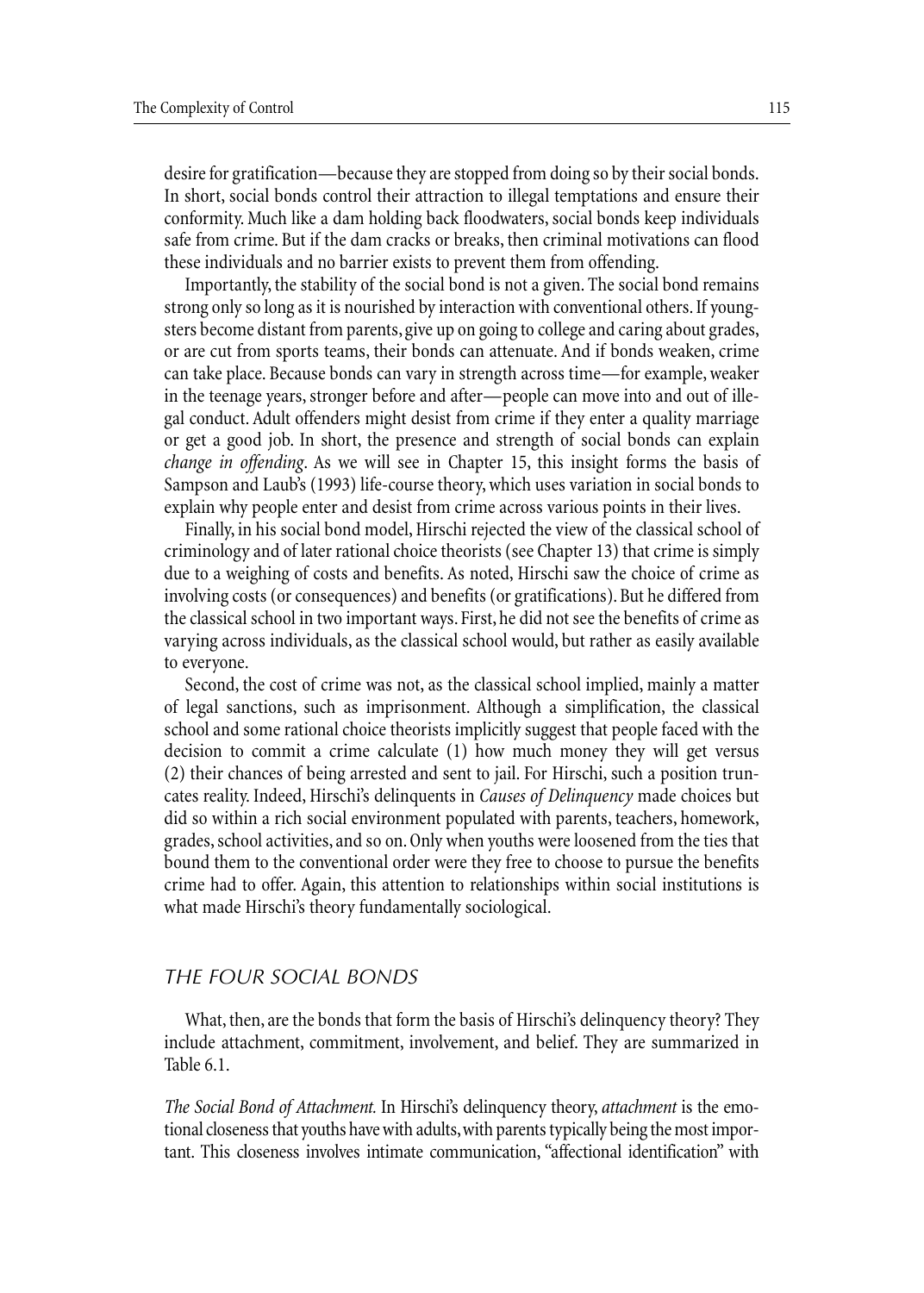| Social Bond   | Nature of the Social Bond                                                                                                                | Nature of Social Control: Why Don't<br>They Do It?                                                                                                                                                                                                                        |
|---------------|------------------------------------------------------------------------------------------------------------------------------------------|---------------------------------------------------------------------------------------------------------------------------------------------------------------------------------------------------------------------------------------------------------------------------|
| Attachment    | Emotional closeness to others,<br>especially parents.                                                                                    | Indirect control—closeness leads<br>youths to care about parents' opinions,<br>including their disapproval of "bad<br>behavior." Youths do not offend<br>because they not want to disappoint<br>their parents (or others to whom they<br>are attached, such as teachers). |
| Commitment    | High educational and<br>occupational aspirations and<br>good grades in school.                                                           | Stake in conformity makes the cost of<br>crime too high. This is thus the rational<br>component of the social bond.                                                                                                                                                       |
| Involvement   | Participation in conventional<br>activities, including homework,<br>work, sports, school activities,<br>and other recreational pursuits. | Lack of unstructured or leisure time<br>limits opportunities to offend.                                                                                                                                                                                                   |
| <b>Belief</b> | An embrace of the moral<br>validity of the law and of other<br>conventional norms (e.g., school<br>rules).                               | Moral beliefs restrain impulses to<br>offend; conversely, crime occurs when<br>such conventional beliefs are<br>weakened.                                                                                                                                                 |

**Table 6.1** Summary of Hirschi's Social Bond Theory of Delinquency

parents (i.e.,wanting to be like their parents),and a sense that parents know what they are doing and where they are. This bond is rooted in the extent to which children spend time with parents and "interact with them on a personal basis" (Hirschi, 1969, p. 94).

When close to parents, youngsters care about their opinions and do not wish to disappoint them. As a result, parents are able to exercise *indirect control*. Direct control is when parents supervise their offspring while in their presence (e.g., discipline them for misconduct). Indirect control, however, occurs when children are not in the same location—that is, are physically separated from parents. Hirschi (1969) also referred to this as "virtual supervision." Where, then, does the control come from? According to Hirschi, youngsters refrain from offending because their attachment makes parents psychologically present. They do not skip school, vandalize, or take drugs because, as the saying goes,"my parents would kill me." As Hirschi (1969) stated:

So-called "direct control" is not, except as a limiting case, of much substantive or theoretical importance. The important consideration is whether the parent is psychologically present when temptation to commit crime appears. If, in the situation of temptation, no thought is given to parental reaction, the child is to this extent free to commit the act. (p. 88)

*The Social Bond of Commitment. Commitment* involves youths' stake in conformity (Briar & Piliavin, 1965). Because they invest so much in school success, for example,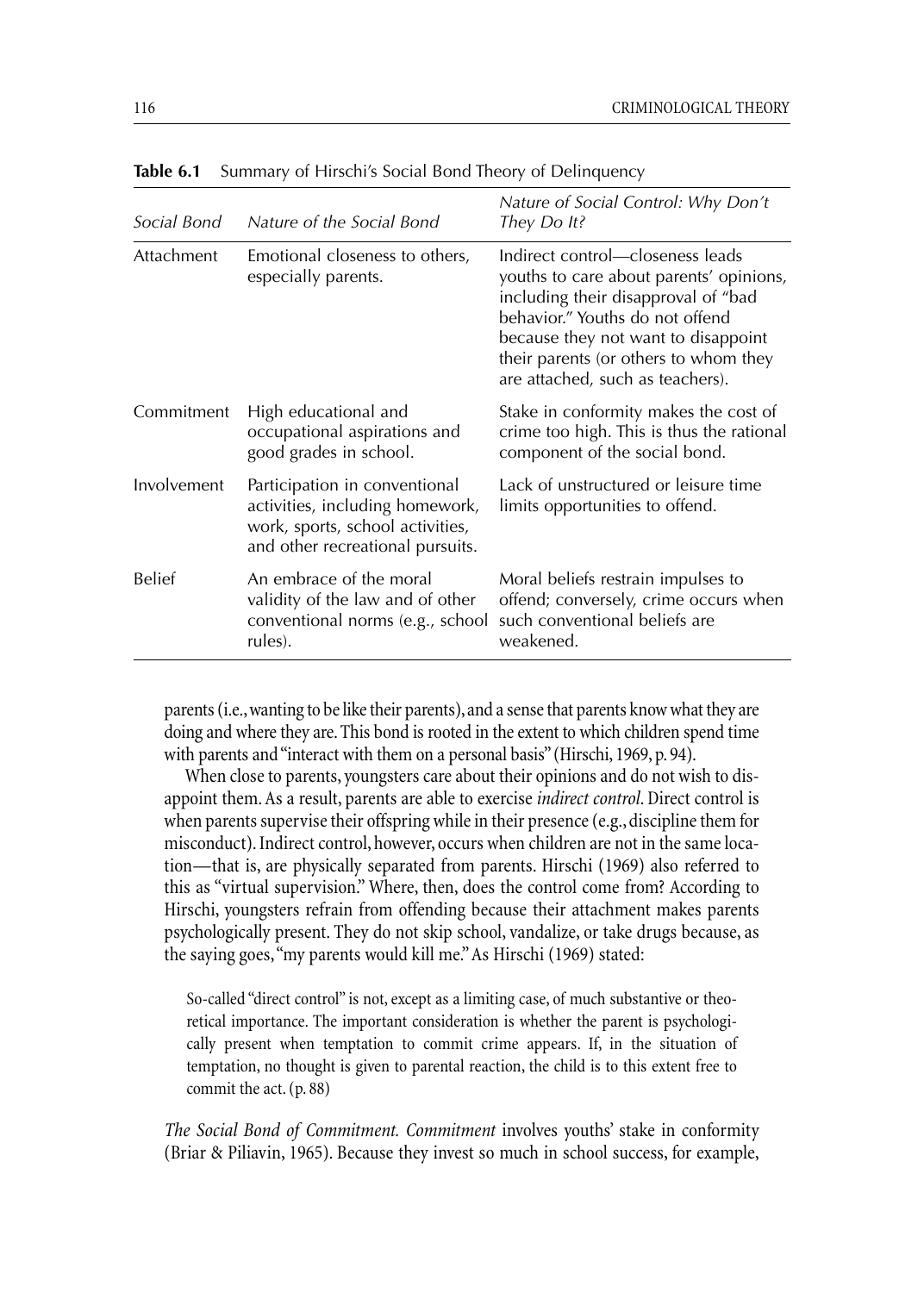they would not want to"blow their future"by doing something wrong. This is the rational component of the social bond because commitment is part of a cost-benefit calculation. Those highly committed would find delinquency irrational to commit. They are thus controlled by this consideration.

Commitment was defined not in terms of a surrender of self-interest but rather as *the degree to which the individual's self-interest has been invested* in a given set of activities. For Hirschi (1969), this was the "rational component of conformity," essentially a matter of the rational calculation of potential gains and losses, so that the individual contemplating a deviant act "must consider the costs of this deviant behavior, the risk he runs of losing the investment he has made in conventional behavior" (p. 20). In this sense, a youth who has invested much time and energy in conforming to the expectations of parents and teachers, working hard, and perhaps graduating with honors has a tighter bond with society because he or she has a powerful "stake in conformity" and much to lose by getting out of line.

Of course,"in order for such a built-in system of regulation to be effective, actors in the system must perceive the connections between deviation and reward and must value the rewards society proposes to withhold as punishment for deviation" (p. 162). Hirschi went on to point out that "the stance taken toward aspirations here is virtually opposite to that taken in strain theories" because in control theory "such aspirations are viewed as constraints on delinquency" (p. 162). Although strain theory tended to see high aspirations as leading to frustration and consequent deviance, Hirschi, like Reckless, maintained that the opposite was true: Legitimate aspirations gave a "stake in conformity" that tied the individual to the conventional social order, at least when he or she had invested in the pursuit of such goals instead of merely wishing for them.

*The Social Bond of Involvement. Involvement* is, in effect, another way of proposing that denial of access to criminal opportunities makes delinquency less likely. Discussions of Hirschi's theory do not typically frame involvement in terms of opportunity, but it is useful to do so. He is pointing to the fact that structured conventional activities takes away chances to offend. This insight is now common in environmental or opportunity theories of crime (see Chapter 13).

Thus, as for involvement as a factor in social control, Hirschi (1969) did not stress the psychological theme of emotional entanglement; rather, he stressed the sociological observation that "many persons undoubtedly owe a life of virtue to a lack of opportunity to do otherwise"(p. 21).Acknowledging that the old thesis "idle hands are the devil's workshop" and the commonsense suggestion that delinquency could be prevented by keeping young people busy and off the streets had so far found little support in research, he went on to examine the possibility that involvement defined in terms of sheer *amount of time and energy devoted to a given set of activities*might represent a key factor in social control.Aside from findings such as those relating time spent on homework to extent of delinquency, however, Hirschi's data failed to lend much support to the hypothesis that involvement, as he conceptualized it, represented a variable crucial to preventing wayward behavior.

*The Social Bond of Belief.* Hirschi's (1969) use of the term *belief* also was much more sociological than psychological. He did not use the term to indicate deeply held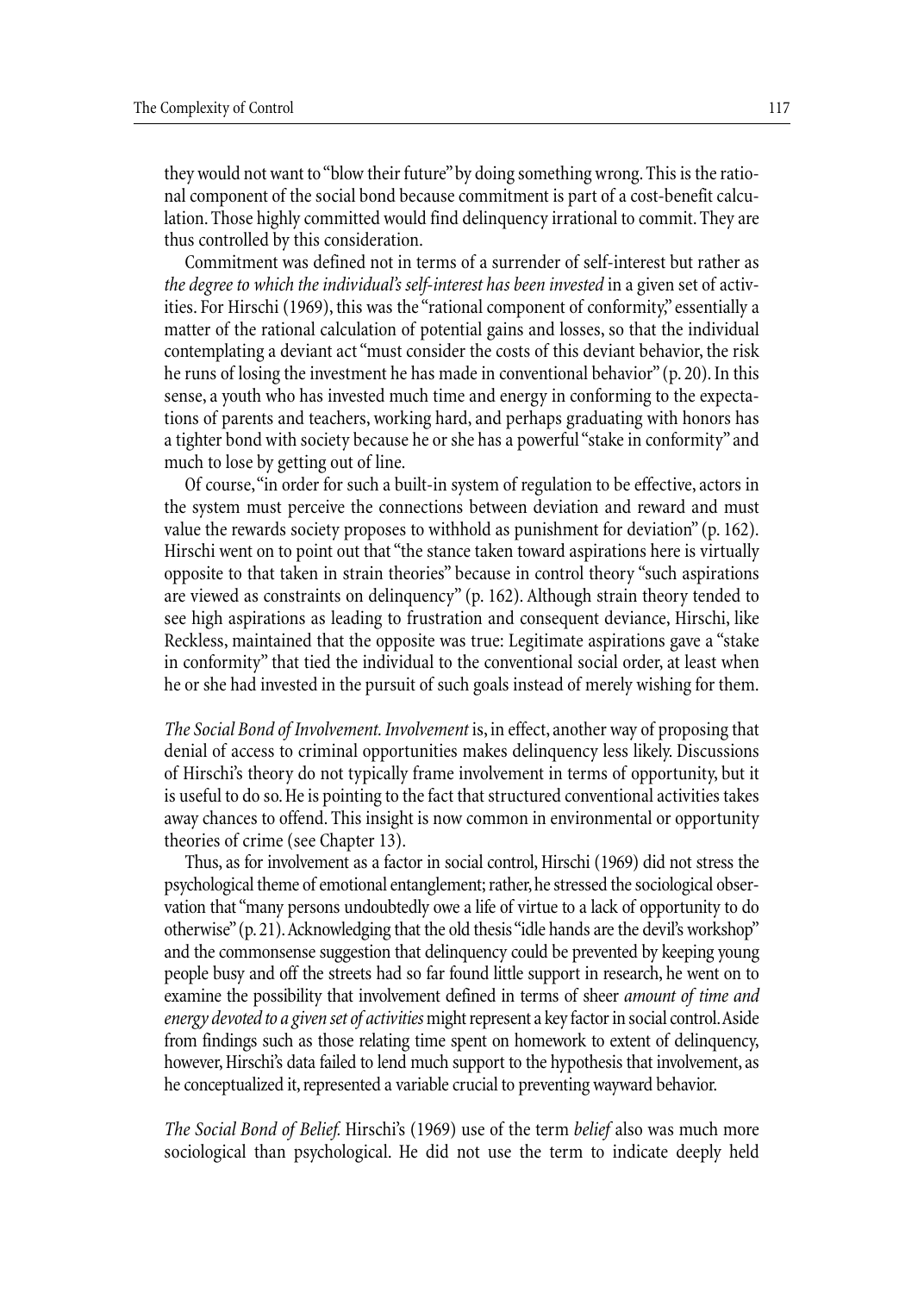convictions; rather, he used it to suggest approbation in the sense of assent to certain values and norms with some degree of approval. Used in this way, beliefs are seen not as profoundly internalized personal creeds but rather as impressions and opinions that are highly dependent on constant social reinforcement. If the degree of approbation is slight, then the belief becomes a matter of simple assent—of a willingness to submit and "go along," at least for the present. If the degree of approbation is greater, then it may amount to a belief to which the individual gives eager approval and wholehearted cooperation. The point is that such beliefs were not taken to be inner states independent of circumstances; instead, they were taken to be somewhat precarious moral positions much in need of social support based on the ongoing attachment to conventional social systems described earlier.

Hirschi (1969) was careful to point out that he was not accepting that approach to control theory in which "beliefs are treated as mere words that mean little or nothing if the other forms of control are missing" (p. 24). He was equally careful to reject the other extreme represented by Sykes and Matza's (1957) insistence that delinquents "believe" in the conventional morality to the extent that techniques of neutralization become necessary before violations can occur. Hirschi (1969) took the position that individuals differ considerably in the depth and power of their beliefs and that this variation is dependent on the degree of attachment to systems representing the beliefs in question. As he put it,"The chain of causation is thus from attachment to parents, through concern for the approval of persons in positions of authority, to belief that the rules of society are binding on one's conduct" (p. 200). In this view, it is not that people lack consciences or that they are, in truth, totally amoral beings who simply babble on about how much they think they "believe in" things. Rather, it is that "attachment to a system and belief in the moral validity of its rules are not independent" (p. 200); what is called *belief* depends on the strength of attachment and will decline with it.

Thus, belief is best seen as *the extent to which adolescents embrace the moral validity of the law and other conventional normative standards*. For Hirschi, youths do not commit crime because, as Sutherland or Akers would suggest, they have learned delinquent values supportive of stealing or fighting. Rather, they know right from wrong. It is just that for wayward juveniles, laws and rules do not have their allegiance. Whereas conforming kids obey the law because they respect it and see it as legitimate, delinquent kids have no belief in the moral validity of such standards; thus belief in the law is too weak to control their desires to gratify their needs through illegal means. "Control theorists,"in Hirschi's (1969) words, are"in agreement on one point (the point which makes them control theorists): delinquency is not caused by beliefs that require delinquency but is rather made possible by the absence of (effective) beliefs that forbid delinquency" (p. 198).

This issue of belief is critical in understanding the long-standing feud between differential association/social learning theory and control theory. Recall that Travis Hirschi and Ronald Akers both started their careers on the same sociology faculty at the University of Washington. They have had cordial personal relations for the past four decades. Nonetheless, during these years they have been arch rivals theoretically (Akers, 2011). The crux of the argument is that Akers asserts that beliefs or definitions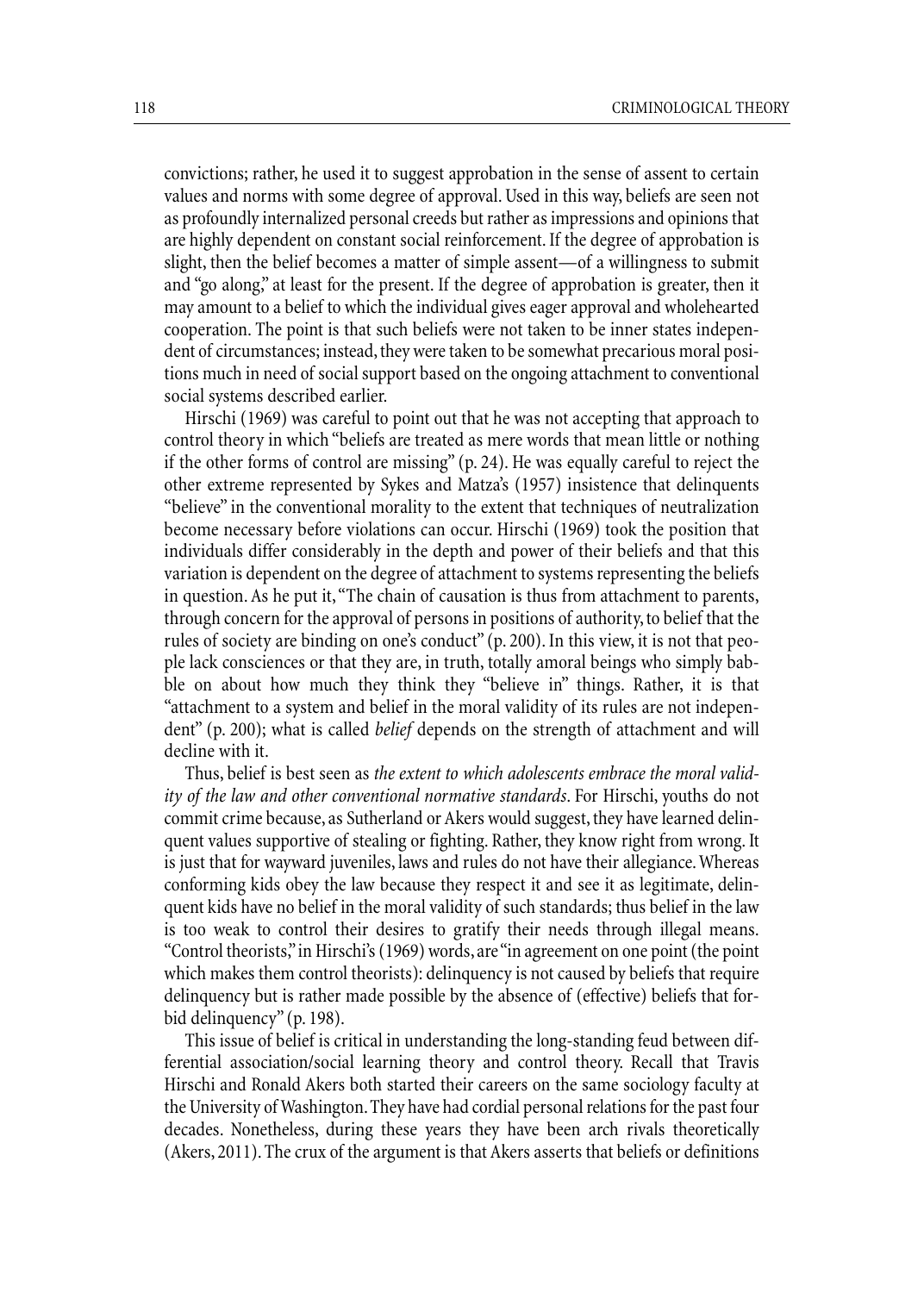favorable to crime can be learned and lead people to offend. That is, individuals offend because they are *socialized to embrace criminal cultural* beliefs. By contrast, Hirschi asserts that such "cultural deviance" is a myth (see also Kornhauser, 1978). He denies that any *positive learning* is needed to commit crime. That is, youths—or adults—do not need to learn *criminal beliefs* and skills because (1) as gratification-seeking beings, the motivation to offend already exists within them and (2) crime is easy to commit and thus no acquisition of special skills is required.

Instead, Hirschi contends that crime occurs when people are *not socialized properly into conventional beliefs*. For Hirschi, criminals do not live in some isolated, selfcontained criminal subculture where they learn a different way of seeing the world that requires conformity to crime. Rather, they grow up within the dominant society where, from early in life onward, they have received the message from parents, teachers, and clergy that breaking the law is wrong. Hirschi thus observes that criminals violate laws they believe in. What he means by this is that offenders know that crime is wrong because they have been socialized into the dominant culture. Why, then, do they break the law? It is because their socialization has been defective. As a result, their belief in the moral validity of laws or rules is weak or "attenuated." And when bonds are weak, criminal conduct becomes possible.

So, let us put this matter simply. For social learning theorists such as members of the Chicago school and Akers, people go into crime because they *learn criminal beliefs* that define such acts as required, good, or permissible. For Hirschi, people go into crime because they *fail to internalize conventional beliefs* to the degree needed to control them from succumbing to the seductions of vice, violence, or thievery.

#### *ASSESSING SOCIAL BOND THEORY*

Since its publication in 1969 in *Causes of Delinquency,* Hirschi's social bond theory has been one of the most, if not *the* most, tested theories in the field of criminology (Kempf, 1993). Results from the myriad of studies are difficult to interpret. As Kempf (1993) pointed out, the existing research has been characterized by diverse and at times weak measures of the four social bonds and by inconsistent findings. Still, the fairest assessment is that there is evidence that the presence of social bonds is inversely related to delinquency and to adult crime (Gottfredson, 2006; Sampson & Laub, 1993). According to Akers and Sellers's (2004, p. 122) review of the existing research, the magnitude of this relationship between bonds and offending appears to range "from moderate to low" (see also Kubrin et al., 2009).

These findings thus suggest that social bonds are implicated in crime, but that they are not the sole cause of offending. This observation prompts us to ask what might be missing from Hirschi's control perspective. One potential limitation to his theory is that it was based on the assumption that humans are naturally self-interested and thus need no special motivation to break the law. Again, as a control theorist Hirschi asserted that the key theoretical problem was to explain what restrains people from acting on their natural inclination to gratify their desires by stealing, hitting, driving fast, becoming inebriated, and other such wrongdoing. However, it seems unlikely that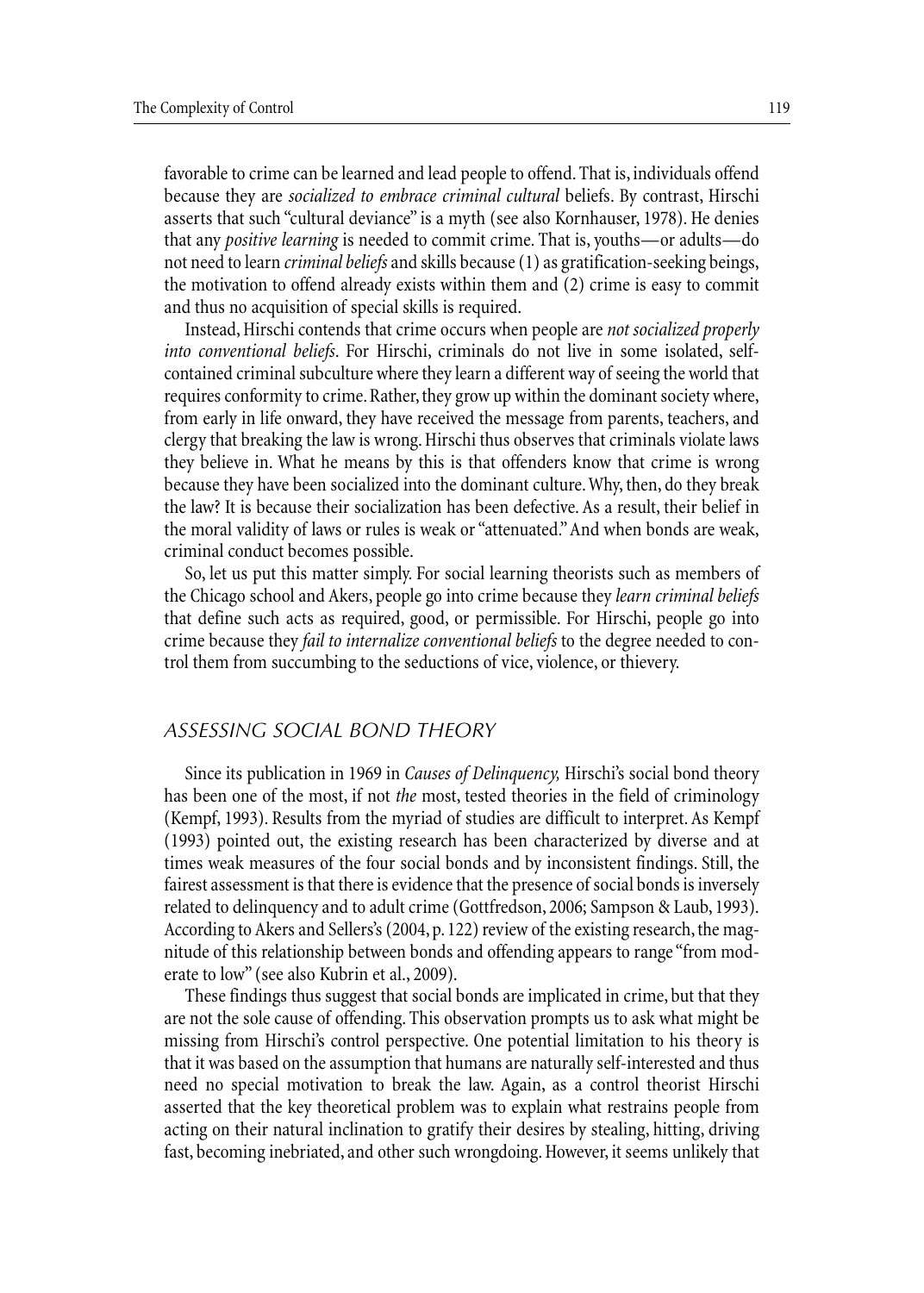all individuals are, in fact, *equally motivated* to commit crimes. And if not, then a complete theory must include factors—such as exposure to strain and the learning of criminal definitions—that make some people more strongly predisposed or "motivated" to offend than other people.

Another limitation to Hirschi's perspective is his failure to explore how social bonds are potentially affected by the larger social forces in American society. Theorists may legitimately choose to restrict their focus to a limited problem. In this case, Hirschi chose to focus on the emergence of bonds within a youth's immediate or proximate social context of the family and school. Still, in staking out this explanatory territory, Hirschi did not explore how the formation of social bonds is affected by factors such as changing gender roles, neighborhood disorganization, enduring racial inequality, the deterioration of the urban industrial economy (for an example of a more contextualized use of social bond theory, see Sampson & Laub, 1994). Despite having an analytical elegance, his theory thus tends to be detached—to stand at arm's length—from many of the pressing realities of American society. Notably, this contrasts sharply with Shaw and McKay who tried to illuminate how the breakdown of control was shaped by large social forces (e.g., immigration, urbanization) that were placing communities at risk of social disorganization.

Finally, Hirschi argued that social bond theory applied equally to African Americans and to Whites. Based on limited data analyses, he concluded that unjust deprivation from racial discrimination—a factor that strain theorists Cloward and Ohlin (1960) linked to delinquency—was not criminogenic for minorities. As a result, there was no need to develop a theory that was race-specific—that is, that explored whether some experiences might have a unique crime-inducing effect for African Americans but not for Whites. According to Hirschi (1969, p. 79–80),"there is no reason to believe that the causes of crime among Negroes are different from those among whites. ... It follows ... that we need not study Negro boys to determine the causes of their delinquency."

Recently, however, James Unnever and colleagues revisited the Richmond Youth Project data set, generously supplied to them by Hirschi, which was the basis for Hirschi's dissertation and, eventually, for *Causes of Delinquency* (Unnever, Cullen, Mathers, McClure, & Allison, 2009). This data set was originally collected in 1964 under the direction of Alan B. Wilson. Then a graduate student, Hirschi rose from an unpaid assistant to the project's deputy director. He was allowed to place questions on the survey and to use the data for his dissertation (Laub, 2002).As is common practice in criminology, Hirschi included in his empirical analysis only those variables that seemed to measure the theories he was assessing (strain, cultural deviance, and control). Unnever et al.'s inspection of the Richmond Youth Project survey instrument, however, revealed a range of other questions that more directly measured perceived racial discrimination by African American boys in the sample. More noteworthy, when they reanalyzed Hirschi's data, they found that perceived racial discrimination was a robust predictor of delinquent involvement whose effects rivaled those of the social bond measures.

This discovery is important for two reasons. First, if Hirschi had expanded his investigation to include these items in the mid-1960s, the future of criminology might have been quite different. Hirschi might have concluded that, while social bonds have similar effects across race, perceived and real racial discrimination is a distinctive risk factor experienced by African American boys. Given Hirschi's stature, a whole line of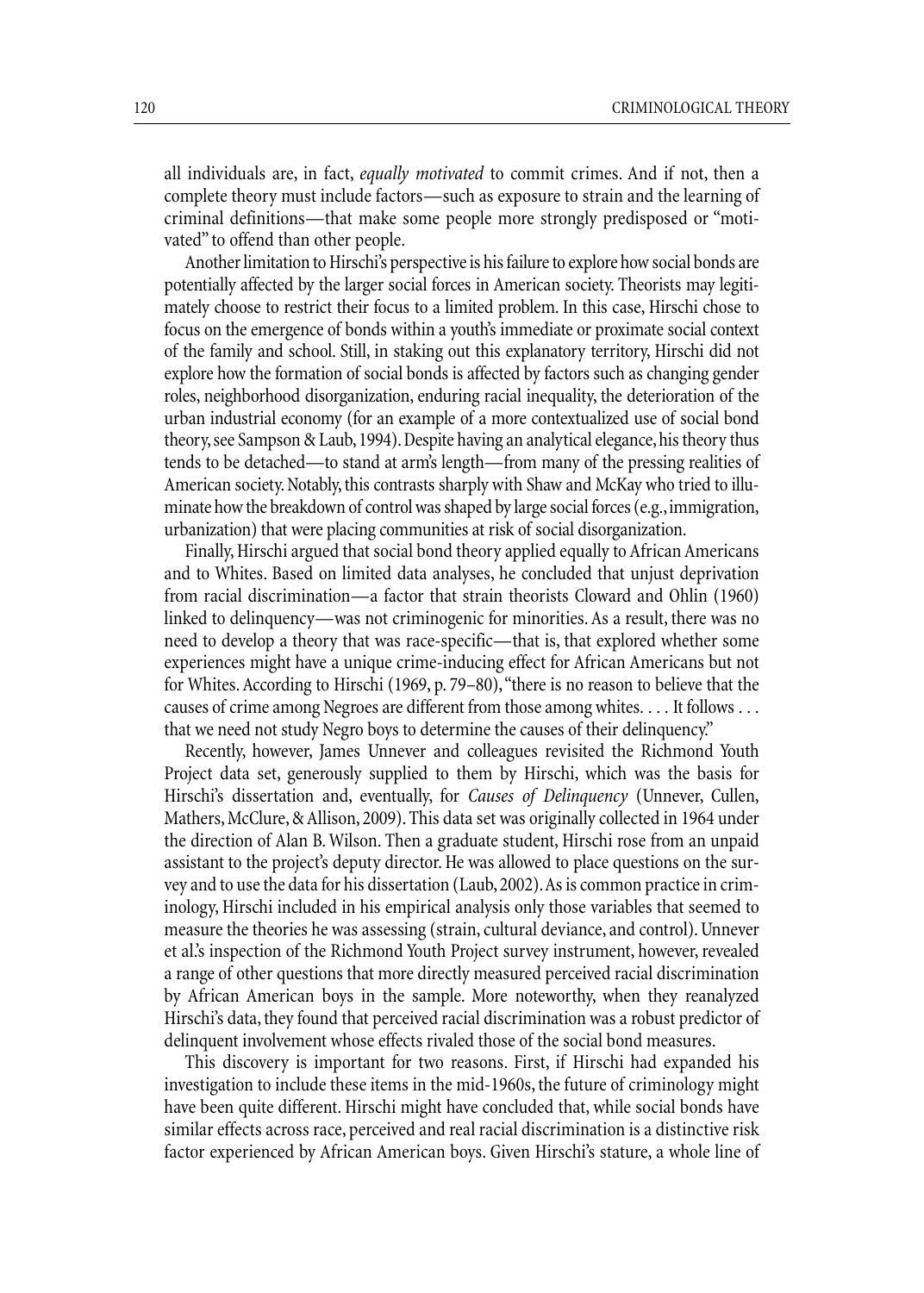inquiry might have been undertaken, in the context of the civil rights movement, that explored how the racial animus faced by minorities places a special criminogenic burden on them.

Second, Unnever et al.'s findings are not idiosyncratic. There is now a small but growing body of research showing that perceived racial discrimination leads to delinquency and other problems among African Americans (Agnew, 2006b; Unnever et al., 2009; see also Brody et al., 2006; Gibbons, Gerrard, Cleveland, Wills, & Brody, 2004; Simons, Chen, Stewart, & Brody, 2003; Simons et al., 2006). This is an issue that criminologists—whether control theorist or not—need to explore in the time ahead (see, more generally, Gabbidon, 2007).

# Hirschi's Second Theory: Self-Control and Crime

As we have seen, Hirschi's *social bond theory* has continued to be a major paradigm since it was set forth in 1969 in *Causes of Delinquency*. A little over two decades later, however, Hirschi joined with Michael Gottfredson to set forth a related but different control theory: *self-control theory*. This perspective created considerable controversy and generated considerable research on its central premise that self-control had "general effects"—that is, that it was the key causal factor in crime and deviance across an individual's life and across social groups. For this reason, they claimed to have set forth a "general theory of crime."

Gottfredson's first contact with Hirschi came as an undergraduate at the University of California at Davis, when he took Hirschi's course on juvenile delinquency. Gottfredson would later pursue his doctorate at, and be invited to join the faculty of, the University at Albany (then known as the State University of New York at Albany). Hirschi also moved to Albany's School of Criminal Justice, where Gottfredson and he developed a working relationship. This collaboration would continue at the University of Arizona where they would both serve on the faculty (Gottfredson, 2011).

In the sections that follow, we first review the central ideas of self-control theory.We then assess the theory's empirical status and conceptual challenges. Finally, we consider how, despite sharing some common views, Hirschi's two control theories social bond and self-control—represent incompatible, if not competing, explanations of crime.This discussion includes Hirschi's largely problematic effort to reconcile the constructs of self-control and social bonds through his revised social control theory.

#### *SELF-CONTROL AND CRIME*

In *A General Theory of Crime,* Michael Gottfredson and Travis Hirschi crafted an explanation of crime that departs significantly from Hirschi's earlier work.As noted previously, social bond theory rejected the attempt to explain crime through internalized control. Instead, taking a distinctively sociological approach, Hirschi (1969) emphasized that control is sustained by individuals' continuing relationship with the conventional order—by their bonds to family, school, work, everyday activities, and beliefs. By contrast, Gottfredson and Hirschi (1990) abandoned the idea that continuing social bonds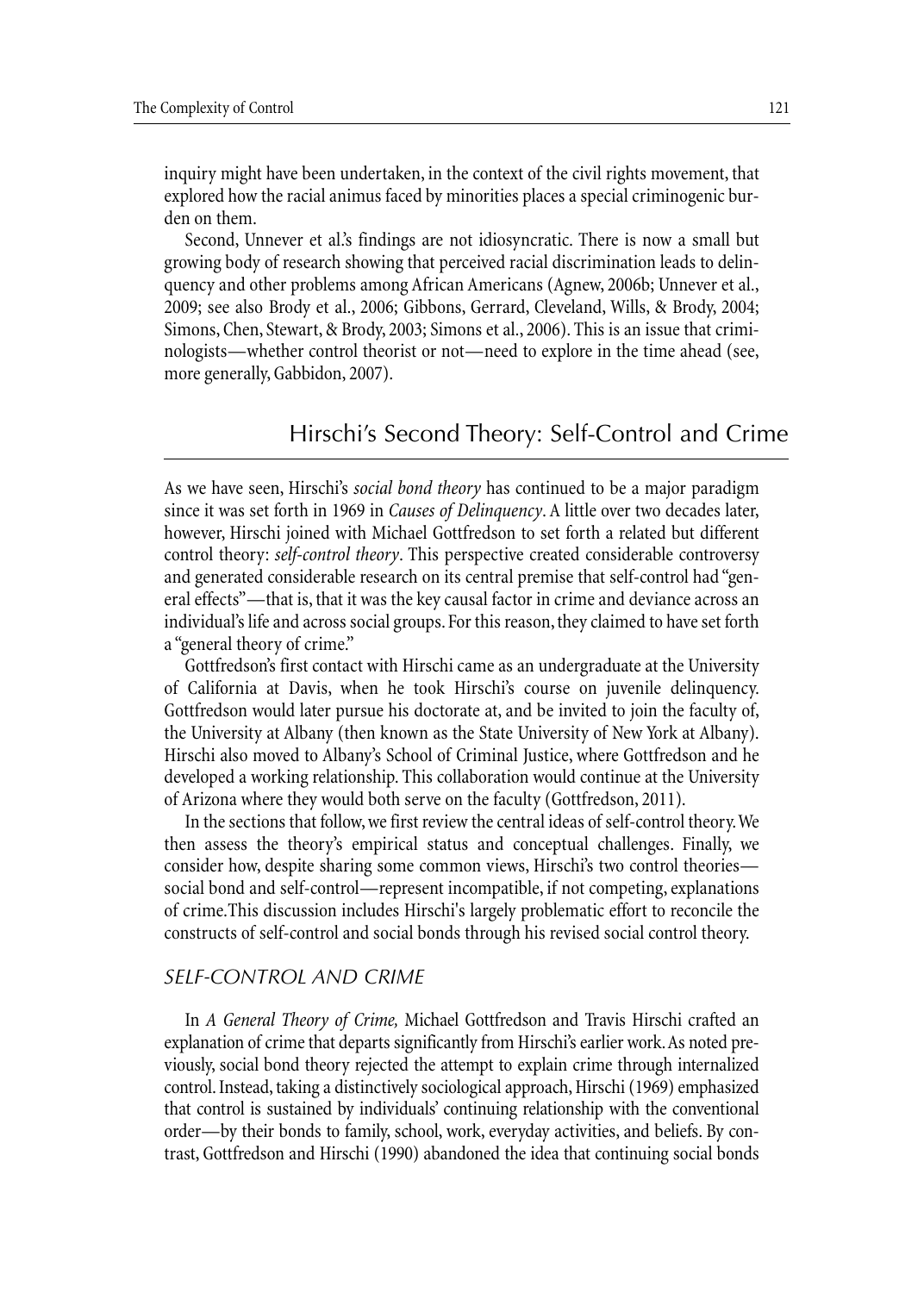insulate against illegal involvement in favor of the proposition that self-control, internalized early in life, determines who will fall prey to the seductions of crime.

It is perhaps instructive that Gottfredson and Hirschi's conception of control as a permanent internal state rather than as an ongoing sociological product reflects a broader trend in criminological theory, encouraged by the context of the 1980s, to revitalize individual theories of crime (see Chapter 12). In any case, Gottfredson and Hirschi contended that their approach was formulated for a more important reason: It explains what we know about the nature of crime.

Gottfredson and Hirschi claimed that much criminological theorizing pays virtually no attention to the facts about the nature of crime uncovered by empirical research: Crime provides short-term gratification such as excitement, small amounts of money, and relief from situational aggravations. People who engage in crime also engage in analogous behaviors that furnish short-term gratification such as smoking, substance abuse, speeding in automobiles, gambling, and irresponsible sexual behaviors. Criminals do not plan their conduct. Their crimes are not specialized or sophisticated but rather are responses to whatever easy illegal opportunities present themselves. Similarly, offenders fail in social domains—school, work, marriage, and so on—that require planning, sustained effort, and delayed gratification. Finally, and importantly, involvement in crime appears to be stable: Children manifesting behavioral problems tend to grow into juvenile delinquents and eventually into adult offenders.

Gottfredson and Hirschi derived their theory from these facts about crime. If crime and analogous behaviors provide easy gratification, then why does not everyone engage in these acts? Logic suggests that something must be restraining law-abiding citizens from taking advantage of the ubiquitous temptations they confront in their daily routines. Furthermore, if crime is stable and its roots are planted early in life, then this restraint must be inculcated during childhood and be capable of operating across time and social situations.

Gottfredson and Hirschi (1990) proposed that self-control is the restraint that allows people to resist crime and other short-term gratification. Because the path toward or away from crime starts early in life, they contended further that the inculcation of selfcontrol depends on the quality of parenting during a child's early years. Those with the misfortune of having parents who are neglectful and ineffectual in child rearing will "tend to be impulsive, insensitive, physical (as opposed to mental), risk-taking, shortsighted, and nonverbal, and they will tend therefore to engage in criminal and analogous acts" (p. 90). In fact, their futures are bleak. Lacking self-control, they not only will be attracted to crime but also are likely to fail in and drop out of school, to lose jobs, and to be unable to sustain meaningful intimate relationships. By contrast, children with parents with enough caring and resources to supervise and punish their misconduct will develop the self-control needed to resist the easy temptations offered by crime and to sustain the hard work necessary to succeed in school, work, and marriage.

#### *ASSESSING SELF-CONTROL THEORY*

Empirical tests of Gottfredson and Hirschi's (1990) perspective generally support the theory's conclusion that low self-control is related to criminal involvement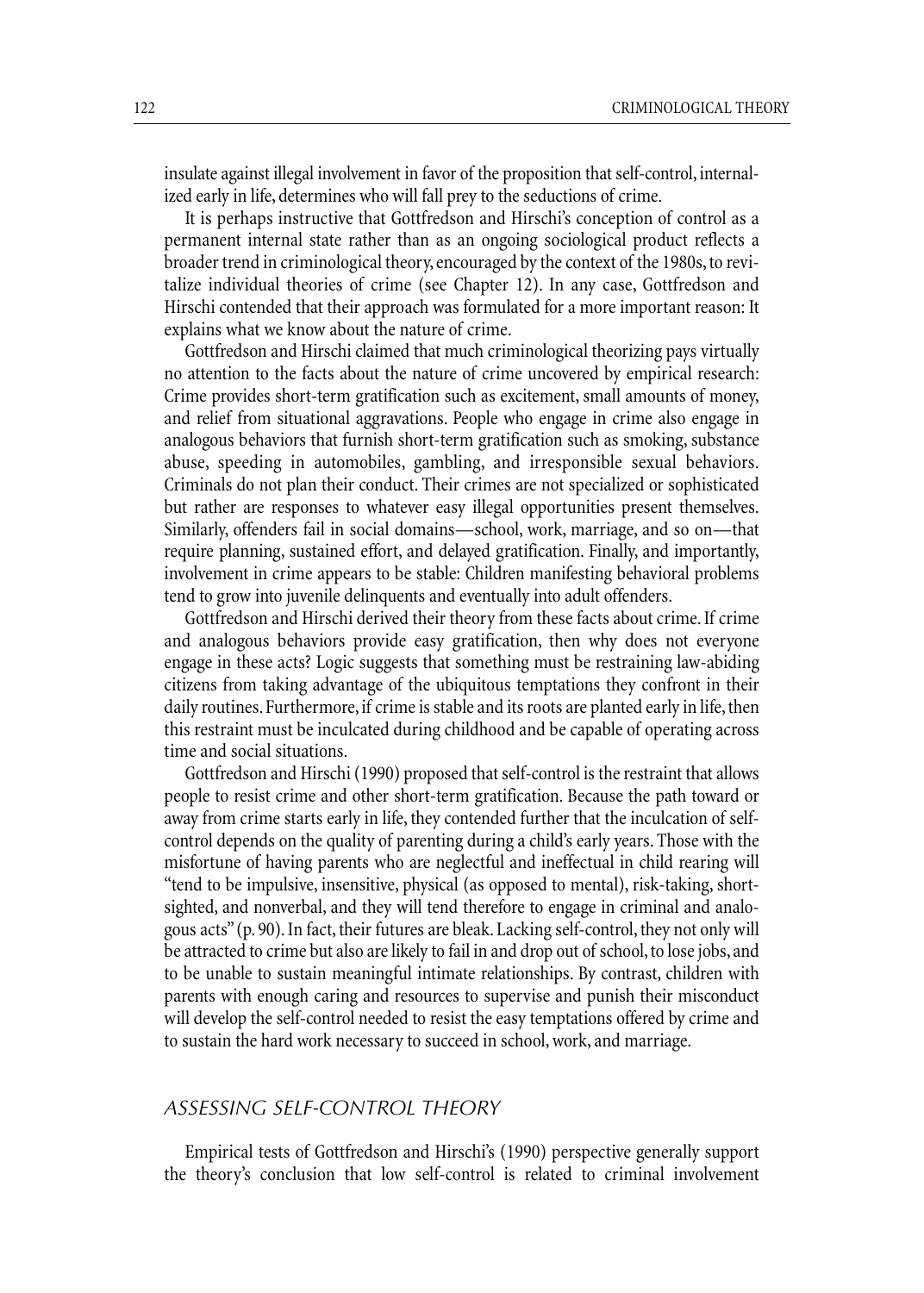(Brownfield & Sorenson, 1993; Burton, Cullen, Evans, & Dunaway, 1994; Chapple, 2005; Chapple & Hope, 2003; Evans, Cullen, Burton, Dunaway, & Benson, 1997; Grasmick, Tittle, Bursik, & Arneklev, 1993; Keane, Maxim, & Teevan, 1993; Nagin & Paternoster, 1993; Sellers, 1999; Vazsonyi, Pickering, Junger, & Hessing, 2001; Ward, Gibson, Boman, & Leite, 2010; Wood, Pfefferbaum, & Arneklev, 1993; for a more general assessment, see Goode, 2008). Indeed, a meta-analysis of the existing empirical literature found that self-control is an important predictor of crime (Pratt & Cullen, 2000). In a narrative review of over 15 years of research, Gottfredson (2006) has put the matter more forcefully (see also Britt & Gottfredson, 2003; Kubrin et al., 2009):

In the context of the theory, however, the claims for self-control are quite strong. As a general cause, it should predict rate differences everywhere, for all crime, delinquencies and related behaviors, for all times, among all groups and countries. ...A very large number of high quality empirical studies published since the theory was developed now, in the aggregate, provide very significant support for these strong claims. (pp. 83–84)

Given the existing level of empirical support, it seems likely that this perspective will continue to influence criminological thinking in the time ahead. It is clear that Gottfredson and Hirschi have identified a factor in self-control that has wide-ranging effects. At the same time, self-control theory appears to be overstated in places.

Thus, although self-control explains variation in criminal involvement, this does not mean that causes identified by rival theoretical models, such as differential association, are unimportant (Baron, 2003; Brownfield & Sorenson, 1993; Burton et al., 1994; Nagin & Paternoster, 1993; Pratt & Cullen, 2000). In fact, in a study of middle-school students, Unnever, Cullen, and Agnew (2006) found that low self-control and aggressive attitudes not only both independently predict delinquency but also have a significant *interactive* effect on violent and nonviolent offending. It appears that both low self-control and attitudes supportive of aggression (a social learning theory variable) are criminogenic risk factors (Andrews & Bonta, 2003). Similarly, it seems unlikely that individual differences in self-control and misconduct, established early in life, will always remain stable across the life-course; change is possible. In research we will revisit in Chapter 15, Robert Sampson and John Laub (1993) presented longitudinal data showing that adult social bonds, such as stable employment and cohesive marriages, can redirect offenders into a pathway to conformity well beyond their childhood years. Furthermore, the relationship among self-control, crime, and analogous behaviors is potentially problematic. It is doubtful that criminal and analogous (or deviant) behaviors will be strongly correlated among all offenders—including, for example, white-collar criminals who have evidenced delayed gratification in acquiring high-status occupational positions (Benson & Moore, 1992).And some (but not all) evidence suggests that, contrary to theoretical predictions, self-control is not strongly related to all types of analogous behaviors, such as smoking (Arneklev, Grasmick, Tittle, & Bursik, 1993), or to all forms of crime, such as intimate violence (Sellers, 1999; cf. Gottfredson, 2006).

Another thesis that has merit but is likely overstated is Gottfredson and Hirschi's contention that ineffective parenting—the failure of parents to care enough to monitor, recognize, and punish wayward conduct—is the chief source of low self-control. A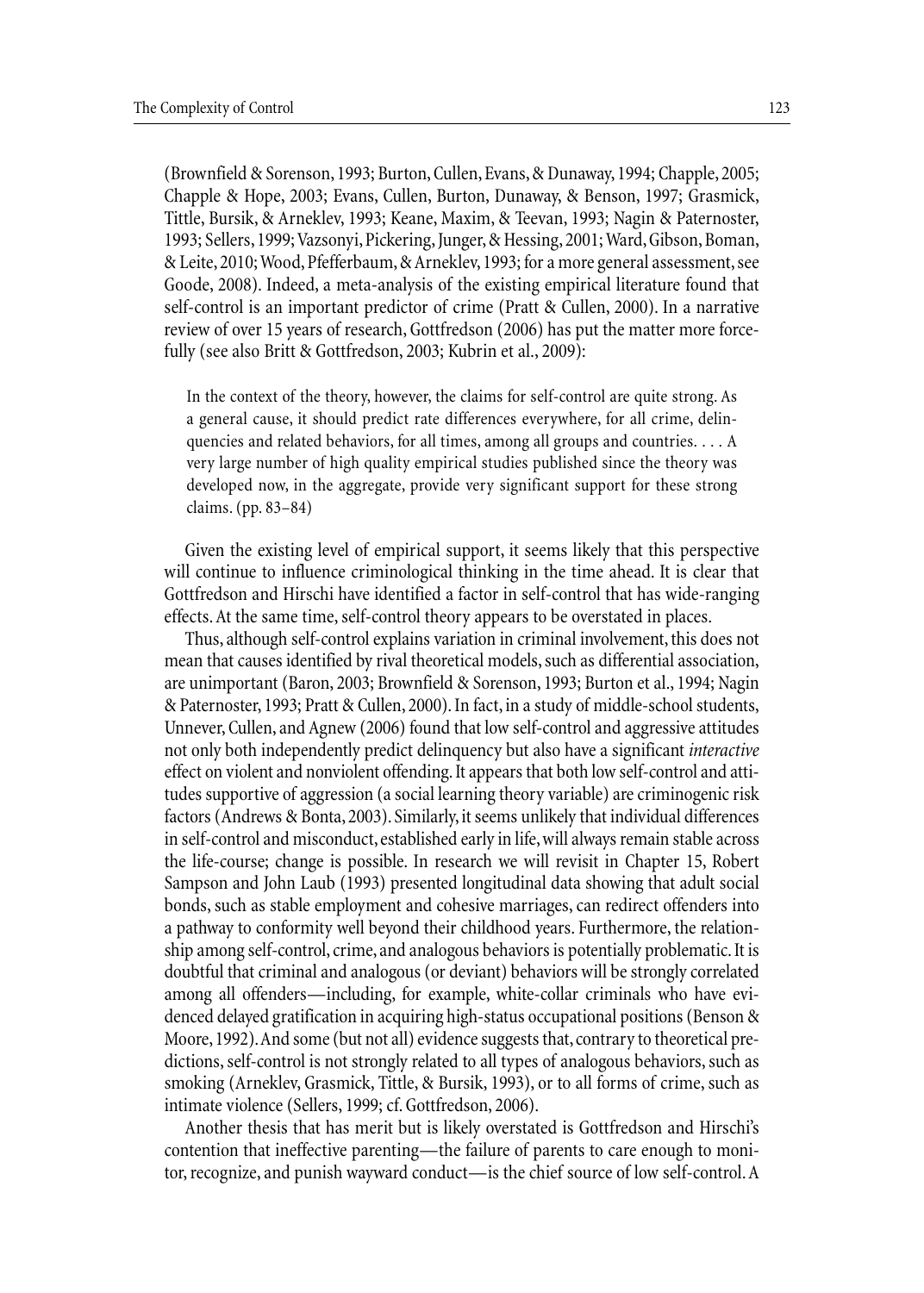number of studies have been conducted that support the impact of parenting on levels of self-control in the predicted direction (for a review, see Cullen, Unnever, Wright, & Beaver, 2008). But research also shows that the origins of self-control are likely more complicated than Gottfredson and Hirschi theorized. One study revealed, for example, that the exertion of parental controls might decrease self-control among girls but increase it among boys in non-patriarchal homes (Blackwell & Piquero, 2005). There also is evidence that, beyond parental management, levels of self-control are increased by effective school socialization and decreased by adverse neighborhood conditions (Pratt, Turner, & Piquero, 2004; Turner, Piquero, & Pratt, 2005). Even more important, research suggests that parents may affect levels of self-control less by their parenting styles and more by genetic transmission (Wright & Beaver, 2005; see also Unnever, Cullen, & Pratt, 2003). These findings are consistent with studies in psychology reporting that personality traits—including those similar to the construct of low self-control (e.g., impulsivity)—are modestly influenced by parenting but have approximately half their variance attributable to heredity (Harris, 1995, 1998).

Beyond contentions that might be overstated, it also is relevant to consider what might be missing from self-control theory. In this regard, Gottfredson and Hirschi (1990) failed to resolve a hidden inconsistency in their thinking. On the one hand, they implied that social class is an unimportant correlate of crime and that crime is found across the class structure. On the other hand, the logic of their model seemingly predicts a strong correlation between class and crime. Their image of offenders is that of people who are social failures. Lacking self-control, offenders do poorly in school and in the job market. They inevitably slide into the lower class. Furthermore, offenders can be expected to be inadequate parents themselves, passing on low self-control and economic disadvantage to their offspring. Over generations, then, crime should be concentrated increasingly in the bottom rungs of society. In the future, this inconsistency will require systematic attention.

Relatedly, although Gottfredson and Hirschi may have identified a crucial link in the chain of conditions causing crime, they remained silent on the larger structural conditions that might affect family well-being, the ability to deliver quality parenting, and the inculcation of self-control. Currie (1985) called this omission the "fallacy of autonomy—the belief that what goes on inside the family can usefully be separated from the forces that affect it from outside: the larger social context in which families are embedded for better or for worse" (p. 185). A more complete understanding of crime, therefore, would place parents and children within the context of a changing American society. In particular, it seems essential to examine the structural forces and government policies that have shredded the social fabric of many inner-city neighborhoods, impeded the development of stable and nurturing families, and placed many youths at risk for early involvement in crime (Currie, 1985, 1989, 1993; Panel on High-Risk Youth, 1993).

Finally, Tittle, Ward, and Grasmick (2004, p. 166) have illuminated the "conceptual incompleteness"of self-control theory. They proposed that the construct of self-control is not a single trait or predisposition but rather involves two elements: the *capacity for self-control* and the *desire for self-control*. Gottfredson and Hirschi have largely theorized about how people differ in their capacity or ability to exercise self-control. Tittle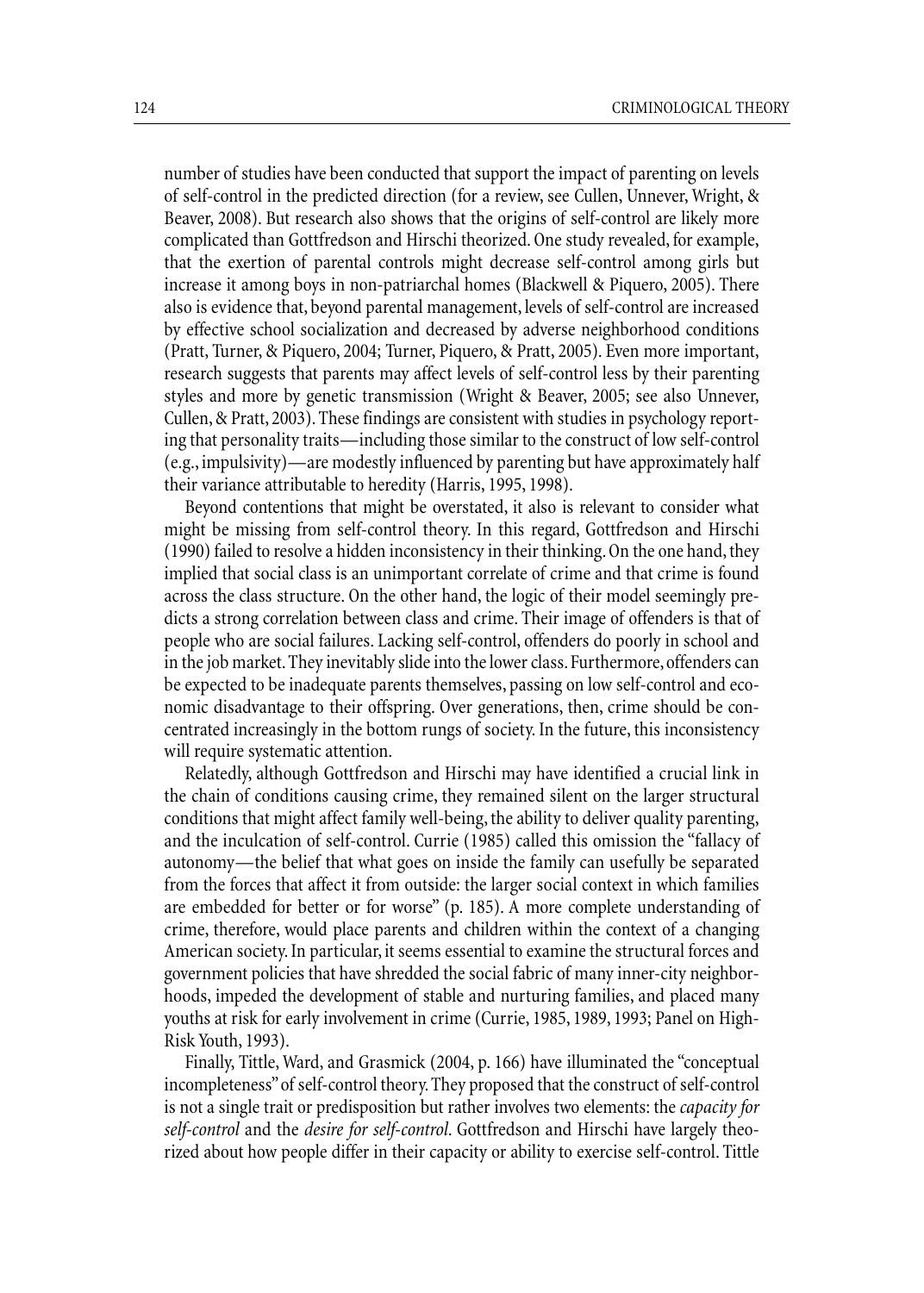et al. suggested, however, that individuals may also vary in their interest in exercising self-restraint. Although a beginning study, Tittle et al. (2004) present evidence drawn from a community survey of Oklahoma City adults showing that self-control capacity and desire can have independent and interactive effects on forms of misbehavior (see also Cochran, Aleska, & Chamlin, 2006).

In developing the concept of desire for self-control, Tittle et al. (2004) made an effort to bring motivation—what Hirschi had always taken for granted—back into control theory. They noted that one type of motivation is the desire to commit a crime; this is the kind of motivation that traditional theories, such as strain and social learning approaches, try to explain. By contrast, Tittle et al. contended that the desire for selfcontrol was a qualitatively distinct kind of motivation; it was the motivation to resist the lure of offending. These two types of motivation—the desire to offend and the desire to exercise restraint—are not two ends of the same continuum. Rather, Tittle et al. asserted that they are likely competing motivational forces whose comparative strength may determine whether a criminal act occurs. This fresh view of the complexity of motivation is a line of inquiry that future research might profitably investigate.

#### *SELF-CONTROL AND SOCIAL BONDS*

As noted, Hirschi set forth two of the most important control models of crime: his early work on social bond theory and his later work, with Gottfredson, on self-control theory. With only limited exceptions (Gottfredson, 2006; Laub, 2002), Hirschi and Gottfredson refrained from detailing precisely how the two perspectives converged and diverged. Thus, in *A General Theory of Crime* there is no attempt to explain the limitations of social bond theory and why they believed that self-control theory would advance our understanding of criminality. Thus, as Laub (2002, p. ix) points out, the "field has been struggling to reconcile" the two perspectives (see, e.g., Longshore, Chang, & Messina, 2005; Taylor, 2001). Below, we add our insights to this controversy (see also Table 6.2).

Hirschi based both perspectives on the notion that the motivation to deviate was rooted in the natural human inclination to pursue immediate gratification in the easiest way possible and without regard for others. Thus, for both theories, the key factor separating wayward and conforming people was whether the *controls* existed to *restrain* them from acting on these impulses. How, then, did Hirschi's control theories differ from one another? As suggested previously, the distinguishing feature was the *source* of the control—social bonds in one case, self-control in the other.

This difference is consequential. Indeed, it is so fundamental that it makes Hirschi's models *rival theoretical perspectives* (cf. Hirschi & Gottfredson, 1995, to Sampson & Laub, 1995). Self-control theory is a sociological explanation in the sense that the effectiveness of early parenting is held to determine the level of self-control that children develop. After this point, however, Hirschi and Gottfredson's perspective becomes a *theory of stable individual differences*.Across the life course, the level of self-control will influence virtually every aspect of a person's life, from involvement in crime to success in all institutional domains (e.g., family, school, employment, marriage). By contrast,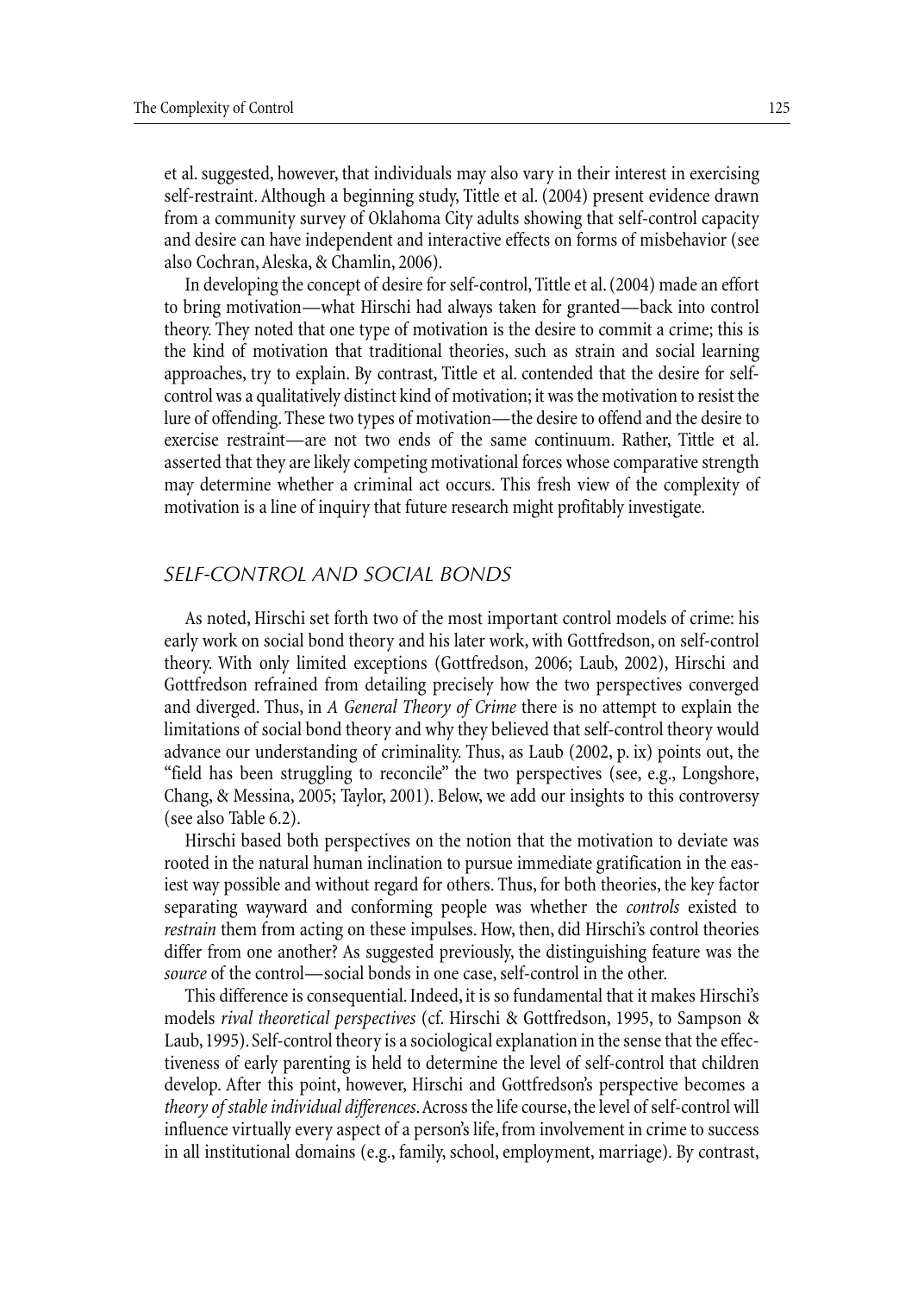| Dimension of<br>the Theory        | <b>Cottfredson and Hirschi's</b><br>Self-Control Theory                                         | Hirschi's Social Bond<br>Theory                                                 |
|-----------------------------------|-------------------------------------------------------------------------------------------------|---------------------------------------------------------------------------------|
| Nature of control                 | Self-control                                                                                    | Social bonds                                                                    |
| Type of control                   | Internal                                                                                        | Social: due to quality of<br>relationships to society                           |
| Stability of control              | Established in childhood;<br>individual differences in self-<br>control persist throughout life | Control may change across<br>life as the strength of the<br>social bonds change |
| Relationship of<br>bonds to crime | Spurious; quality of bonds and<br>level of crime both caused by<br>level of self-control        | Causes crime; quality of<br>bonds determines level of<br>crime                  |

**Table 6.2** Hirschi's Two Theories of Crime

Hirschi's original social bond theory is more of a pure sociological theory. The development of social bonds is not limited to childhood; rather, bonds are potentially formed at any age. The theory implies that when bonds are formed, they will restrain deviant motivations and prevent criminal involvement (Sampson & Laub, 1993).

Hirschi's two control theories diverge, then, on a critical point. His second perspective argues that *social bonds have no influence on criminal involvement*. Instead, the relationship between social bonds and crime is*spurious* (Evans et al., 1997). For example, take the social bond of attachment to parents. Social bond theory would contend that the bond of attachment reduces delinquency. By contrast, self-control theory would argue that children high in self-control are more likely to be attached to parents and to avoid delinquency, whereas children low in self-control have difficulty in forming attachments and are free to break the law. Therefore, attachment and delinquency are related only because both are caused by a third underlying factor—self-control.

Phrased differently, Hirschi changed his mind over the years. He once thought that social bonds were the main determinant of crime. Later, however, he (and Gottfredson) came to believe that social bonds were merely a manifestation of a person's level of selfcontrol and thus had no independent causal relationship to criminal involvement. This issue will surface in Chapter 15, where we revisit Gottfredson and Hirschi and explore the implications of their theory for life-course perspectives, especially the work of Sampson and Laub (1993).

## *HIRCHI'S REVISED SOCIAL CONTROL THEORY*

In 2004, Hirschi reflected on his social bond and self-control perspectives. He was confronted with two theoretical difficulties. The first we have just mentioned: his failure to reconcile his two control theories that seemed fundamentally at odds with one another. The second involved the tendency of scholars to interpret self-control theory as a "trait" explanation of criminal conduct. It is unclear whether these relatively brief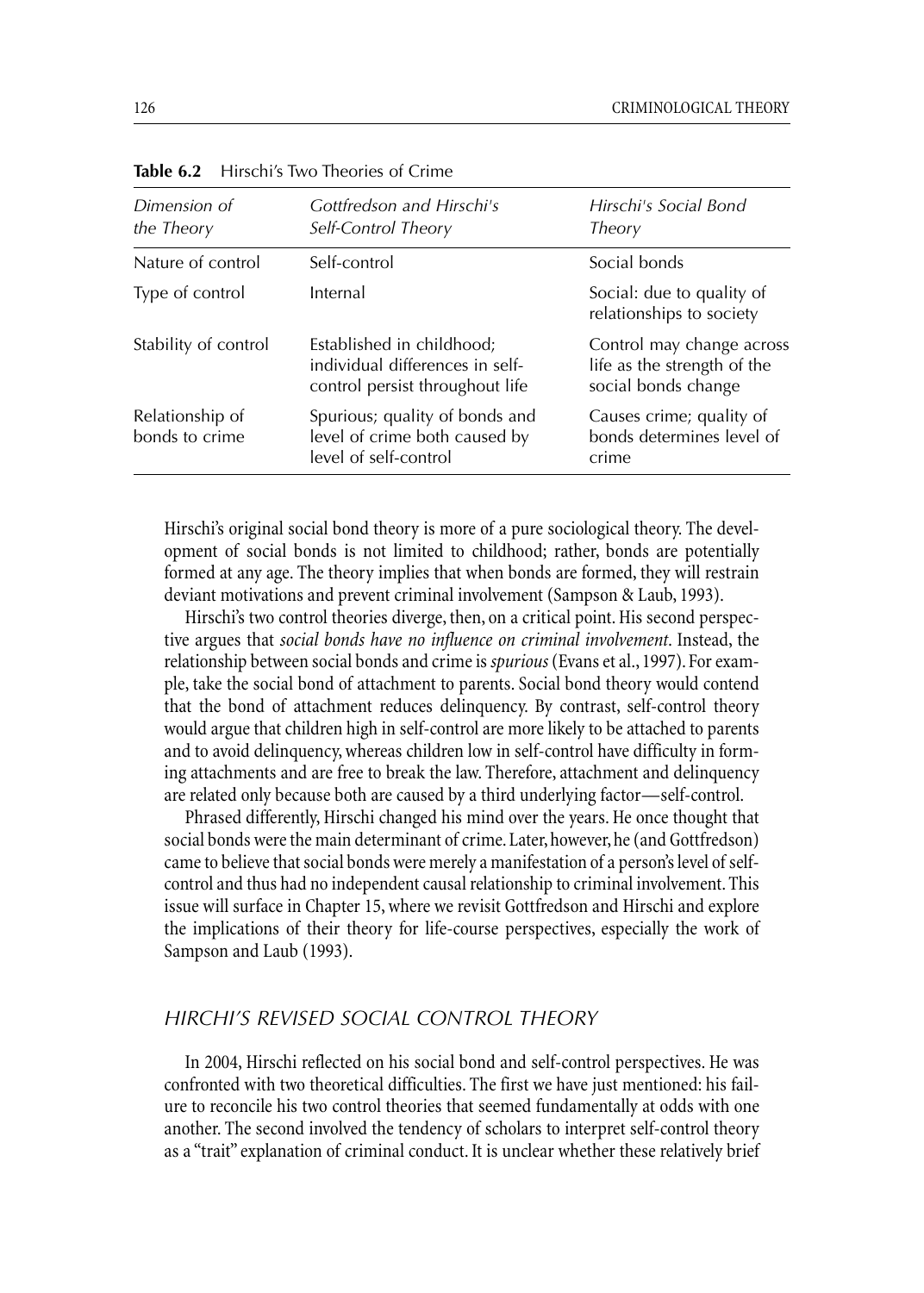thoughts published in a forum not widely read by criminologists will define a third avenue of social control theory (see also Gottfredson, 2006). Even so, his essay—which may comprise his final thoughts on this subject—is worthy of consideration.

The concept of the social bond presented two interrelated problems for Hirschi who, writing with Gottfredson in *A General Theory of Crime*(1990), developed the construct of self-control. First, because social bonds are unstable over time, changes in their strength cause changes in criminal involvement across the life course. Second, as Sampson and Laub (1993) would point out, the strength of the social bond at any given time is affected by the quality of the relationships in which offenders are involved. The bond is a two-way street; it involves the offender (or potential offender) and those with whom the individual interacts. Again, because relationships both form and end, social bonds are a source not only of continuity but also of change in behavior. These assumptions that bonds are unstable and relationship-based are inconsistent with the premises of self-control theory, which sees control as stable and internal.

Hirschi (2004) now rejects the instability thesis and asserts that social bonds are stable. He does this by asserting that the "source and strength of 'bonds' is almost exclusively within the person reporting or displaying them" (p. 544). Thus, attachment is not based on the quality of the relationship between a parent and youngster but rather resides mainly in the youth's mind. It is not clear what might occur when parent–child attachments are compromised (e.g., divorce, child abuse), but this possibility recedes to a minor consideration in Hirschi's revised social control theory. In any event, if the social bond is now stable and internal, how does it differ from self-control? It does not, says Hirschi (2004); "they are the same thing" (p. 543). In this way, social bond theory is now "saved" and becomes identical to self-control theory.

But in his revised perspective, self-control also changes its character. In its original statement, those lacking self-control were portrayed as impulsive, risk taking, insensitive to the needs of others, and unable to defer gratification. These "elements of self-control" (Gottfredson & Hirschi, 1990, p. 89) were hypothesized to constitute a single propensity. For most scholars, this meant, in effect, that self-control was akin to a stable personality trait that individuals carried with them across situations and across the life course.

Hirschi (2004), however, was uncomfortable with his self-control theory being transformed into a psychological trait explanation of crime. In his view, the problem with linking a bad trait to bad behavior is that it omits the way in which individuals make choices. People are not simply bundles of impulses that make delayed gratification difficult. Rather, there is a rational or cognitive process that intervenes between propensity and behavior. People think and then act. Of course, there are individual differences in how people think. Some pay attention to consequences whereas others do not (see also Gottfredson, 2011).

As Hirschi (2004) observed, his theory seemed to suggest—or was interpreted to suggest—that "offenders act as they do because they are what they are (impulsive, hotheaded, selfish, physical risk takers), whereas nonoffenders are, well, none of these" (p. 542). Put another way, self-control was a trait that either prevented or permitted the gratification-seeking side of human nature to seek fulfillment. But for Hirschi, control theory was not meant to strip people of human agency. This was Hirschi's long-standing criticism of positivism in which bad traits were said to equal bad behavior, with the actor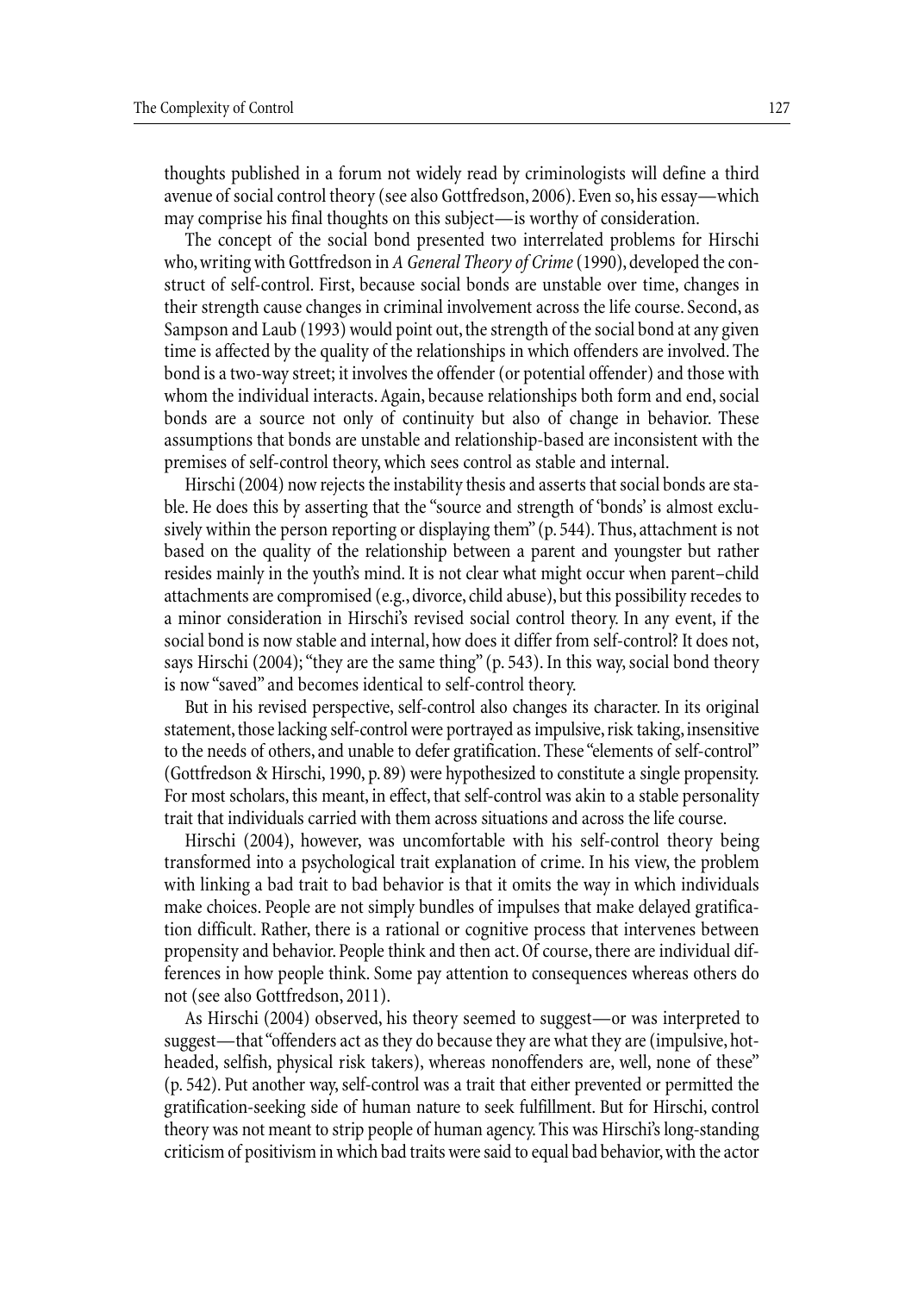somehow disappearing from the equation. Hirschi had meant to retain the classical school idea of people as rational actors—as seeing the world, assessing options, and then acting in their self-interest (Gottfredson & Hirschi, 1990). This feature of his selfcontrol theory, however, was lost in its translation and testing by criminologists. In his 2004 essay, Hirschi intended to reinsert the actor and agency back into the crime equation. Thus, he asserted that "self-control involves cognitive evaluation of competing interests—an idea central to control theories. The theory requires an explanatory mechanism that retains elements of cognizance and rational choice" (p. 542; see also Marcus, 2004).

Thus, in his revised social control theory, Hirschi (2004) redefines self-control as"*the tendency to consider the full range of potential costs of a particular act*" (p. 543, emphasis in original). In short, some people refrain from crime and analogous deviant behaviors because they are able to see the diverse consequences such conduct will have. They do so,Hirschi observes,in large part because they have something to lose—attachments, commitments, involvements, and beliefs they cherish. Social bonds are the costs they weigh that inhibit offending. Other individuals, those with low self-control, think little about consequences and hence are free to pursue immediate gratification.Weak in social bonds, there is little about their lives that inhibits going into crime.

Hirschi's revised theory is provocative and has earned some empirical support (Piquero & Bouffard, 2007). Even so, it suffers from two major shortcomings. First, Hirschi provides no clear explanation of the origins of social bonds. By implication, he seems to be saying that social bonds are not established through social relationships but rather reflect a youngster's internal orientation. Very early on, some children are cooperative and eager to please whereas others are lazy and inattentive (Hirschi, 2004, p. 544). If we have bonds, it is because we are the architects, through the choices we make, of these ties to the conventional order.Apparently, individuals differ in their natural capacity to establish social bonds, which in turn are the costs that make self-control more likely. The causal scheme seems to be that self-control creates social bonds, which in turn creates self-control. Second, Hirschi simply asserts that social bonds are stable and thus the "same" as self-control. But these two constructs social bonds and self-control—cannot be made the same by theoretical fiat.

Indeed, in the end, the stability or instability of social bonds, where they come from, and the effects that they have independent of self-control are *empirical questions*. In this regard, the work of Sampson and Laub (1993), whose age-graded social bond theory we discuss more fully in Chapter 15, casts doubt on the central claims of Hirschi's revised social control theory.

# The Complexity of Control

Although Travis Hirschi has been the dominant figure in contemporary control theory, other scholars have also explored the way in which social controls are related to criminal behavior. At its core, control theories traditionally have linked conformity to the presence of control and crime to the absence of control. More recent perspectives,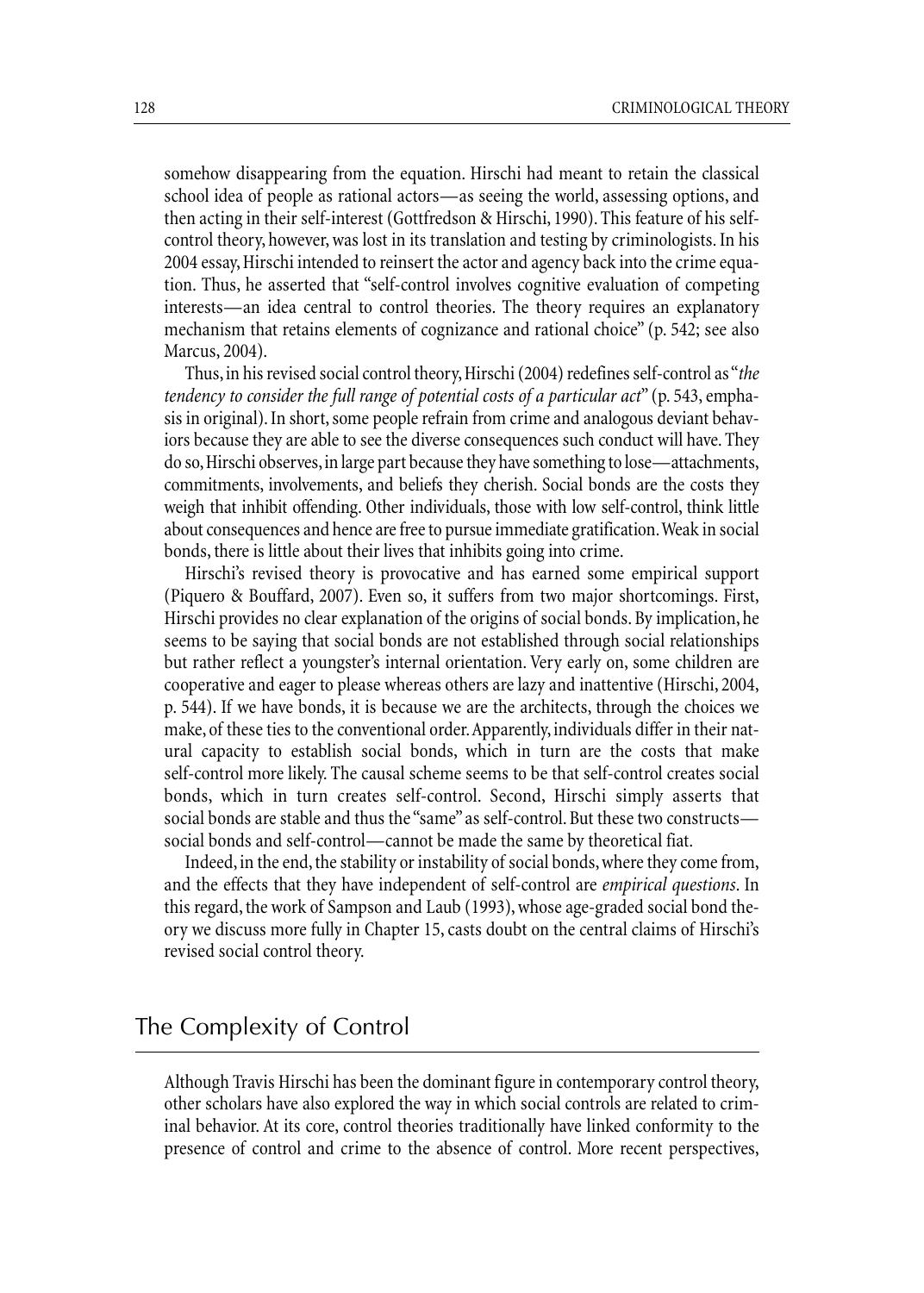however, have illuminated that social control is a complex phenomenon that may have *differential effects* depending on its quality, its magnitude, and the context in which it is applied. In the sections below, we review three prominent theories that explore the conditions under which control not only restrains offending but also might well prove criminogenic. These include John Hagan's power–control theory, Charles Tittle's control balance theory, and Mark Colvin's coercion theory.

#### *HAGAN'S POWER–CONTROL THEORY*

*Gender and Delinquency.* John Hagan's power–control theory shares common aspects with Gottfredson and Hirschi's perspective. First, Hagan (1989) contended that delinquency is more likely when a person has a preference for taking risks, an orientation that Gottfredson and Hirschi saw as central to a lack of self-control. Second, both approaches believe that personal orientations, whether risk taking or self-control, are established by the nature of parenting. In short, families are incubators for or prophylactics against criminal involvement.

At this juncture, the two theories diverge. For Gottfredson and Hirschi, parenting is either good or bad, and this determines whether self-control is or is not inculcated. For Hagan, the critical issue is how the balance of power between parents affects the nature of parenting and, in turn, risk preferences and crime. That is, power relations between husbands and wives shape how children are controlled (hence *power–control* theory).

Hagan contended that in patriarchal families, parents exercise greater control over female children than over male children. The family, in effect, tries to reproduce gender relations in the next generation. Daughters are socialized to be feminine and to value domesticity—in short, to prepare for their futures as homemakers. Sons are encouraged to develop boldness and to experience the world—in short, to prepare for their futures as breadwinners. The result is that boys have stronger preferences for risk taking that, in turn, increase their involvement in delinquency.

In egalitarian families, however, parents supervise female and male children more similarly."In other words," observed Hagan (1989),"as mothers gain power relative to husbands, daughters gain freedom relative to sons" (p. 157). Again, parents tend to reproduce themselves. Daughters—not just sons—are seen as potentially entering the occupational arena and as being equal partners in future relationships. Unlike girls in patriarchal families, they are not socialized as fully into the "cult of domesticity" and are given more latitude to engage in risky activities. The result is that daughters' and sons' risk preferences become more alike and, therefore, their rate of involvement in delinquency converges.

*Assessing Power–Control Theory.*Although power–control theory has not been without its critics and may be in need of some qualification, the perspective is amassing a fair amount of empirical support as a useful theory of delinquency (Blackwell, 2000; Blackwell & Piquero, 2005; Grasmick, Hagan, Blackwell, & Arneklev, 1996; Hagan, 1989; Hagan, Gillis, & Simpson, 1990; Hagan & Kay, 1990; Hill & Atkinson, 1988; Jensen & Thompson, 1990; McCarthy, Hagan, & Woodward, 1999; Singer & Levine, 1988).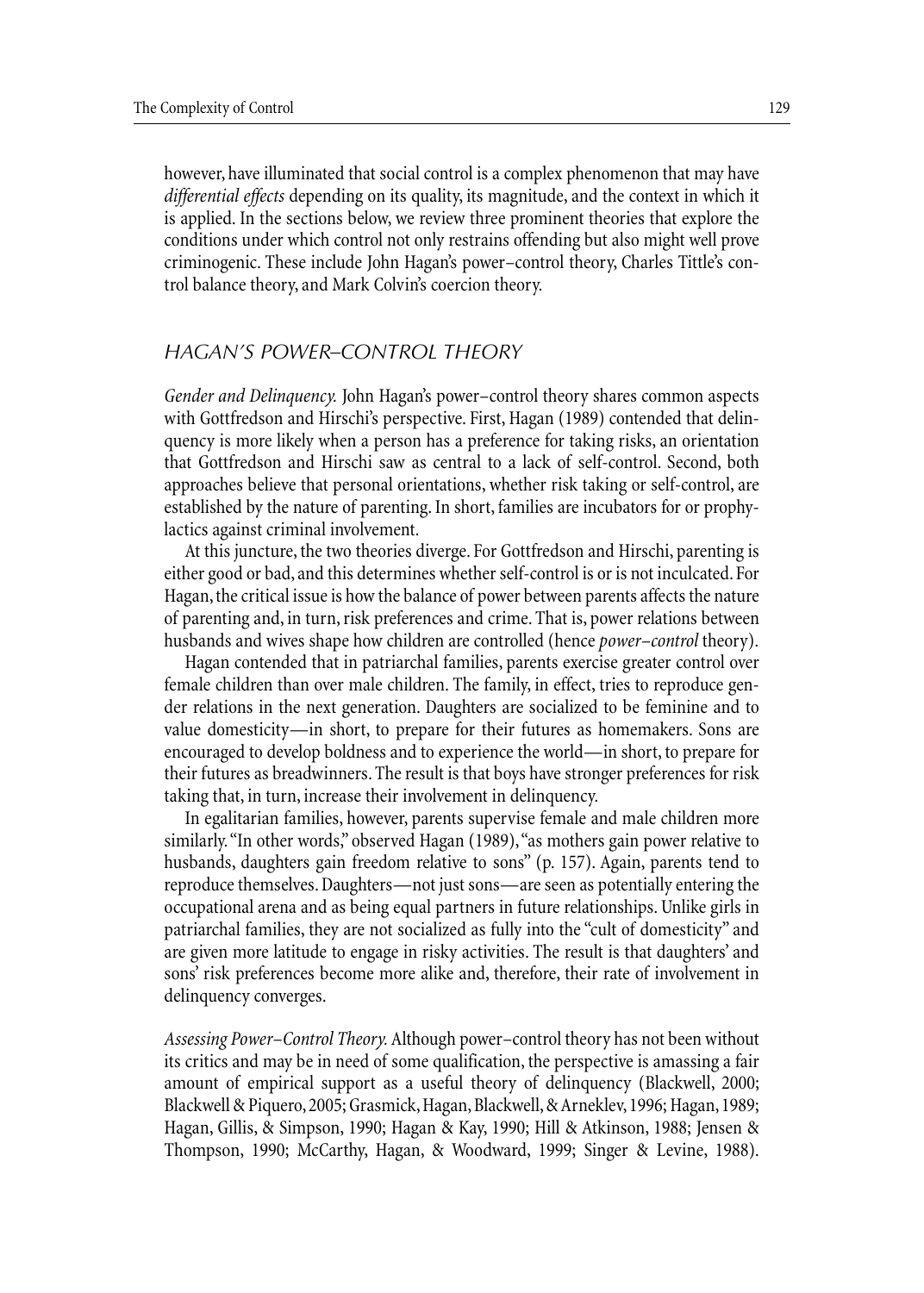Furthermore, the theory advances criminological thinking by illuminating the need to consider how gender-based power relations in society influence parental control and, ultimately, delinquent involvement.

Several considerations, however, have yet to be addressed systematically by power–control theory. First, perhaps the theory's principal limitation is that it remains largely silent on how other structural conditions affect the nature and effectiveness of parenting. In particular, the theory must address the intersection of class and gender and must comment more clearly on how other types of power relationships in society affect crime. For example, the theory is unclear about how delinquency is affected by the parenting practices of single mothers within the context of impoverished communities. Second, the perspective originally was developed more as an explanation of "common" delinquent behavior than as an explanation of chronic and/or serious offending (Hagan, 1989, p. 160). But if a theory cannot account for the kinds of crime that most concern criminologists and policy makers, then its significance is decreased commensurately. Third, although empirical support for the theory exists, most studies have not tested the theory versus competing theories such as social learning theory and theories of individual differences (e.g., low self-control theory). Unless power–control theory enters into such a theoretical "competition," it will be unclear whether the effects of its variables are real or spurious (i.e., their effects will disappear once the effects of other theories' variables are taken into account in statistical tests).

## *TITTLE'S CONTROL BALANCE THEORY*

*Theoretical Propositions.* Control theories generally focus on the factors that restrain or "control" the behavior of individuals. They do not consider the control exercised by *these individuals* over their social environment. Charles Tittle, however, made the innovative insight that people are not only *objects* of control but also *agents* of control (Tittle, 1995, 2000). In his*control balance*theory of crime and deviance, he argued that each person has a certain amount of control that he or she is under and a certain amount of control that he or she exerts.

For some individuals, the relative amount of control is in balance; others suffer from a control *deficit,* and still others experience a control *surplus*. Control balance tends to be associated with conformity, and control imbalance tends to be associated with deviance. "The central premise of the theory," observed Tittle (1995), is that "the amount of control to which an individual is subject, relative to the amount of control he or she can exercise, determines the probability of deviance occurring as well as the type of deviance likely to occur" (p. 135). He called this the *control ratio*.

If Tittle merely offered the thesis that control imbalance is criminogenic, then his theory would be parsimonious and easily understood. But for Tittle, the causal process of wayward conduct is complex and contingent on the intersection of an array of factors. Tittle's embrace of complexity is a double-edged sword: He sought to capture not ignore—the multifaceted conditions that prompt misconduct, but his theory involves so many variables that interact in so many ways that it is difficult to test. Not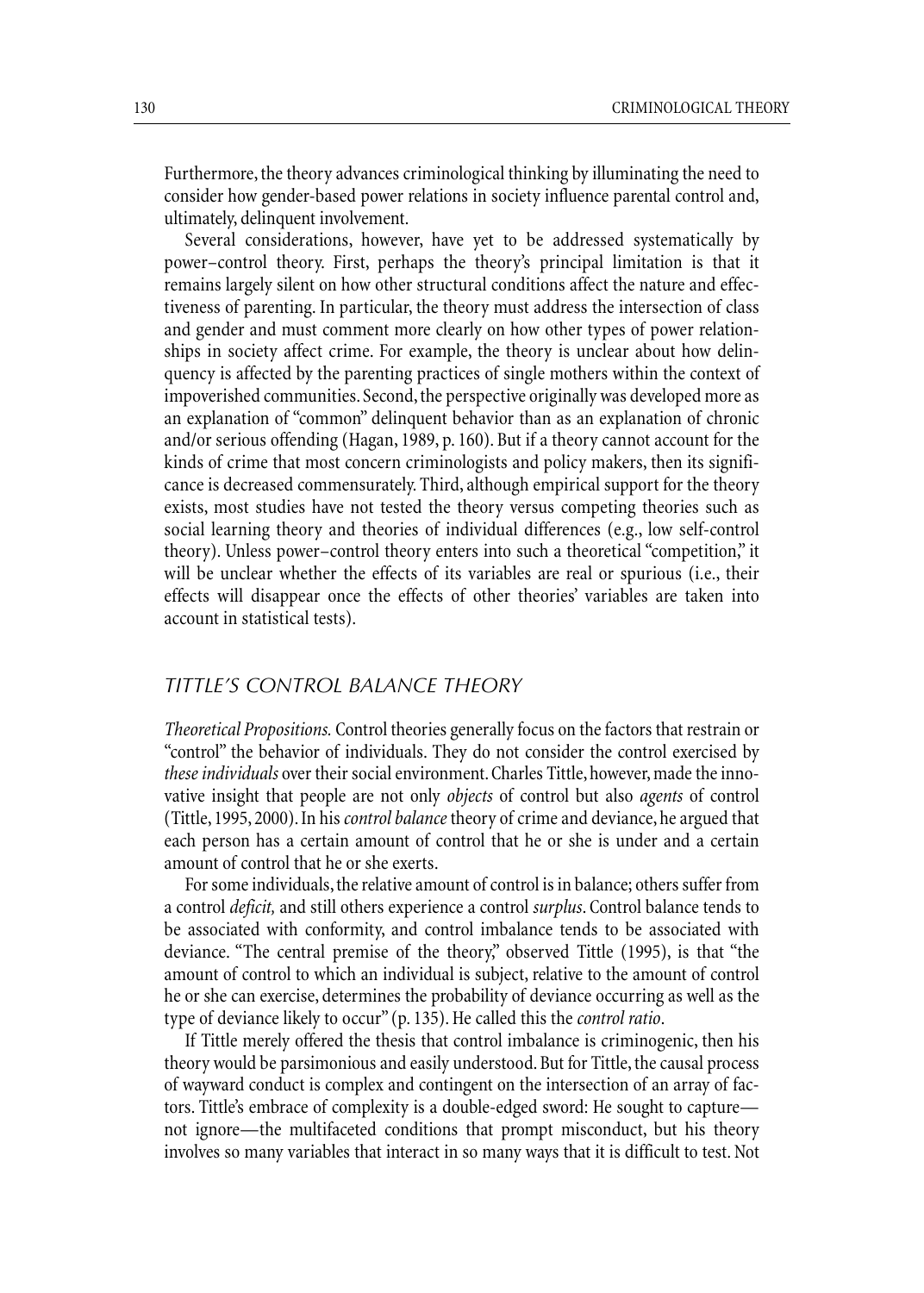surprisingly, compared to competing perspectives such as Agnew's general strain theory and Gottfredson and Hirschi's self-control theory, empirical research on control balance theory is limited. Studies published thus far, however, do furnish some supportive evidence for the theory (see, e.g., Baron & Forde, 2007; Piquero & Hickman, 1999; Tittle, 2004, p. 396).

Tittle's theory begins by exploring why individuals become *predisposed* to develop a motivation to deviate. The potential for such a predisposition lies in human nature because we are creatures that have a strong urge for autonomy—that is, a proclivity to escape the control that others wish to impose on us. This desire for autonomy is made even more salient when people are blocked from attaining goals they are seeking and when their control ratios are unbalanced. The convergence of these factors—autonomy, goal blockage, and control imbalance—fosters a "state of readiness to experience motivation for deviant behavior" (Tittle, 2000, pp. 319–320).

This predisposition can develop into a clear deviant *motivation* when two conditions transpire. First, the person must "become acutely aware of his [or her] control imbalance and realize that deviant behavior can change that imbalance either by overcoming a deficit or by extending a surplus" (Tittle, 2000, p. 320). That is, the functionality or payoff of deviance must become apparent. Second, the person must be provoked to experience a"negative emotion"—"a feeling of being debased, humiliated, or denigrated that intensifies the thought that deviance is a possible response to the provocations" (p. 320). Again, deviance is functional in this situation because it allows the person to rectify the attempt to degrade him or her.

Once deviant motivation has emerged, deviant behavior still might not occur. For one thing, a person must have the *opportunity* to engage in a given act.*Constraints* also must be overcome. These might involve situational risks (e.g., getting caught) or an individual's moral inhibitions, level of self-control, or social bonds. Also salient is the control balance ratio, which can shape whether deviant behavior will occur and, if so, what kind will occur.

Tittle sought to have a "general" theory and thus to explain all forms of deviation. He proposed a typology of deviance in which seven behavioral categories are arranged on a continuum. At the midpoint of this continuum lies conformity, which is said to correspond to a situation where there is control balance. On the left side of the continuum, which he labeled *repression,* are three categories, each of which involves a control deficit. Extreme repression yields*submission,* moderate repression yields *defiance,* and marginal repression yields *predation*. On the right side of the continuum, which he called *autonomy,* are three categories that involve a control surplus. Maximum autonomy yields *decadence,* medium autonomy yields *plunder,* and minimum autonomy yields *exploitation*.

Criminologists would mostly be interested in the category of *predation*. Tittle contended that serious forms of crime would occur among people with small deficits in control. When deficits are limited, the individual may well judge that a criminal act might be successful in erasing the control imbalance that he or she is experiencing. A youngster's use of violence, for example, could change his or her control ratio and cause other juveniles to leave the youngster alone. If faced with a larger control deficit, however, a person might merely submit or perhaps engage in less serious forms of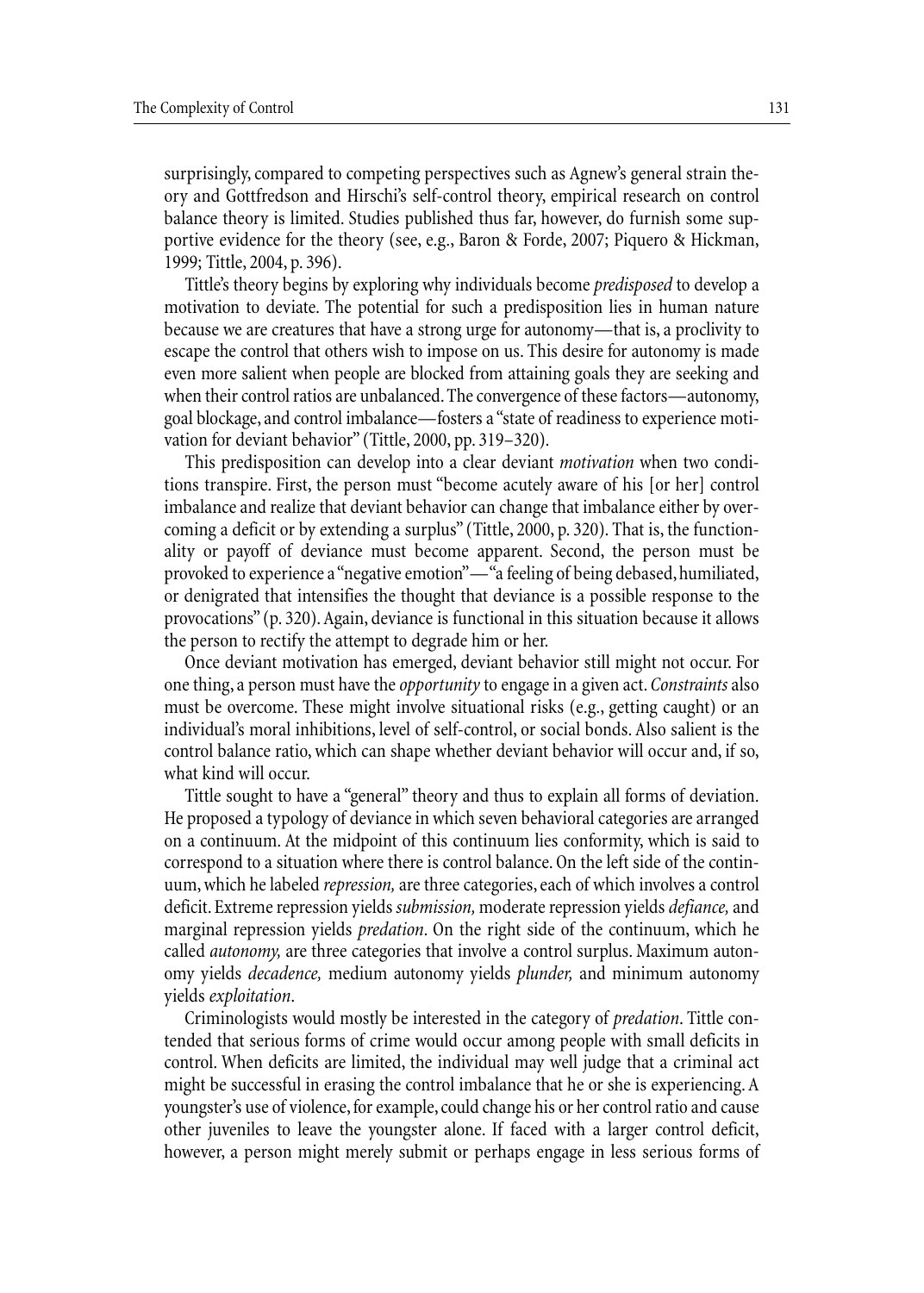deviance, such as vandalism, that show defiance but do not elicit costly actions from those capable of exerting control over the person. Control surpluses generally free people to engage in a range of deviant acts without consequences. Tittle noted that many forms of corporate and white-collar crimes are due to such control surpluses (see Piquero & Piquero, 2006).

More recently, Tittle (2004) has replaced his typology of deviance with a continuum along which deviant acts, including crime, can be placed. Thus, he argues that any deviant act can be rated as to its degree of *control balance desirability*. This construct involves two factors. First, deviant acts vary in their "likely long-range effectiveness" in altering a person's"control imbalance."Second, deviant acts vary in the degree to which committing them requires that a person "is directly involved with a victim or an object that is affected by the deviance" (Tittle, 2004, p. 405). Long-range effectiveness is desirable because it means that the problem of a control imbalance is resolved, thus making further action unnecessary. Avoiding direct involvement with a victim is desirable because distance and impersonality lessen the chance that the person will be subjected to countervailing reactions. For example, if a worker were to assault a boss who humiliated the individual, the assault would have low control balance desirability. Why? Because the worker would only temporarily alter his or her control imbalance vis-à-vis the boss. There also would likely be a reaction by the boss that might ultimately make the control deficit worse (e.g., hit the worker back; fire the worker; have the worker arrested). In any case, the challenge that awaits is to explore how the core elements of Tittle's theory predict when acts of varying levels of control balance desirability will be committed (see Tittle, 2004).

*Assessing Control Balance Theory.* Again, Tittle presented a fascinating theory that revises the core proposition of previous control theories. Traditional control theories link crime to a *breakdown or lack of control*. Although Tittle would agree with this thesis (to a degree), he made the poignant suggestion that *too much control,* which places a person in a control deficit, also may be a cause of crime (see also Sherman, 1993). His insight that crime can function to restore a sense of control is consistent with other theories that emphasize the role of criminal behavior in resolving problems, such as relieving strain, proving masculinity, and defending self-respect through defiance.

Tittle's theory, however, has some potential weaknesses. First, Tittle can be admired for attempting to develop a theory that not only demarcates the causes of crime and deviance but also links these causal elements to the nature of the phenomena being explained (i.e., first his typology deviance, which then was replaced by his continuum of control balance desirability). But this is likely to be an unprofitable line of inquiry. It seems nearly impossible, for example, to measure what the control balance desirability would be for the endless acts that are seen as being deviant, let alone criminal especially since the desirability of an act could vary by a host of situational factors (thus, threatening a bothersome boss with assault might be more or less desirable depending on how big the perpetrator was and how scared the boss was). Even if strides could be made in measuring the control balance desirability of acts, scholars are unlikely to find this complex and tedious task an attractive use of their time. In the end, Tittle's theory will find more adherents if he abandons attempts to define and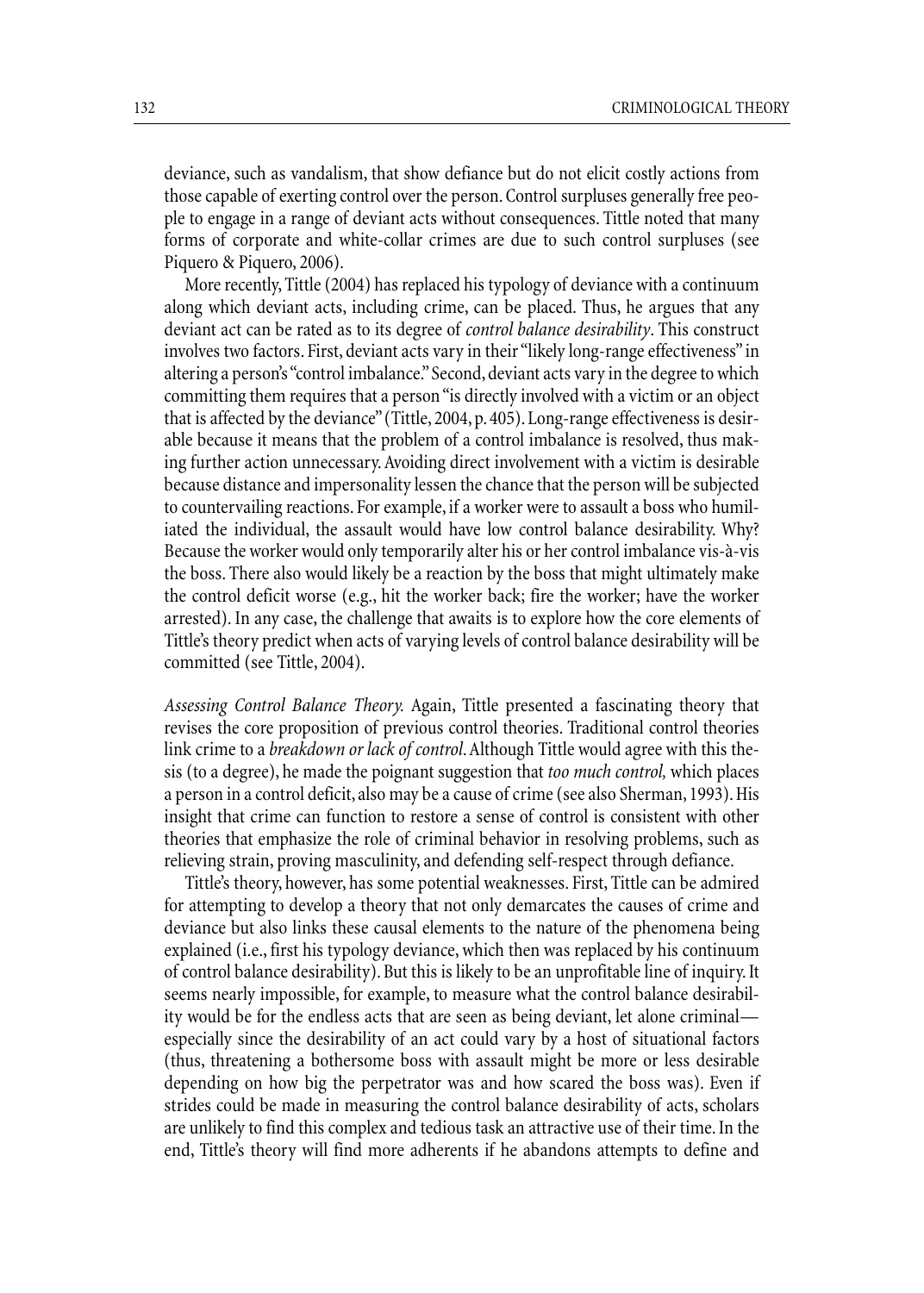measure deviance and instead concentrates his attention on the conditions under which control balance leads to crime as opposed to other outcomes. Notably, this is the strategy of virtually every other theory.

Second, his emphasis on autonomy as the wellspring of human motivation seems unnecessarily limited. Why not consider, for example, the desire for self-gratification, a drive that many other control theories claim is universal and central to the motivation to deviate?

Third, Tittle relegated the main causal variables from other theories, such as selfcontrol, social bonds, and social learning, to the secondary role of *constraints* or *contingencies*. A competing theorist such as Ronald Akers, for example, would argue instead that social learning has important "main effects" or independent influences on criminal behavior apart from any of the processes outlined by Tittle. As with other newer theories, the challenge is to pit control balance theory in an empirical contest versus other theories. Only in this way will it be possible to assess whether, relative to other known predictors of crime, the control ratio factors identified by Tittle exert strong or weak effects on criminal behavior.

#### *COLVIN'S DIFFERENTIAL COERCION THEORY*

*Theoretical Propositions.* From birth onward, people are exposed to varying levels of coercion—an experience that is consequential. Thus, some people have the good fortune of living in social environments where compliance is secured largely through noncoercive means. Other individuals, however, encounter coercive environments across the life course. Often, this coercion is harsh and erratic, a combination that creates strong criminal predispositions and fosters chronic offending. According to Mark Colvin:

Chronic criminals are made, not born. They emerge from a developmental process that is punctuated by recurring erratic episodes of coercion. They become both the recipients and the perpetrators of coercion, entrapped in a dynamic that propels them along a pathway toward chronic criminality. (Colvin, 2000, p. 1)

Colvin (2000) defined *interpersonal coercion* as the "threat of force and intimidation aimed at creating compliance through fear" (p. 5). Such coercion may involve physical punishments or the withdrawal of love and support. People also may face *impersonal coercion,* which is "pressure arising from structural arrangements and circumstances that seem beyond individual control such as economic and social pressure caused by unemployment, poverty, or competition among businesses or other groups" (p. 5). Frequently, these two forms of coercion intersect, with those subject to interpersonal coercion living in environments most affected by impersonal forms of coercion.

Colvin called his perspective *differential coercion theory* because, in his view, people vary in the extent to which they are exposed to coercion. This is much like Sutherland used the term *differential association* to refer to variation in exposure to sources of criminal learning. Colvin's use of this term also is similar to Regoli and Hewitt's (1997)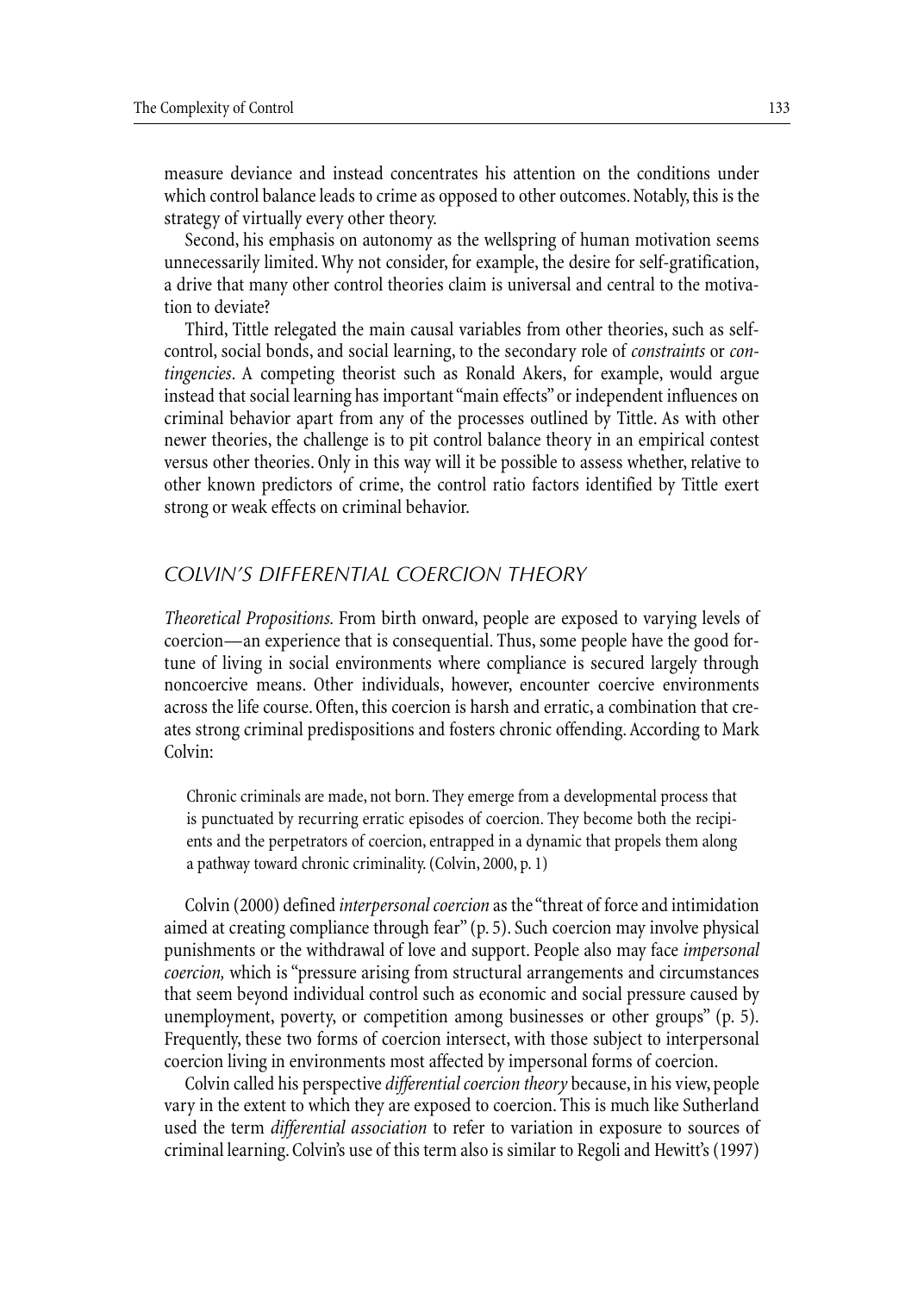*differential oppression theory*. In any case, Colvin argued that controls aimed at securing compliance—aimed at getting people to obey social norms—vary along two dimensions. First, the controls can be either *coercive* or *noncoercive*. Second, the controls can be applied in a way that is either *consistent* or *erratic*. Consistent noncoercive controls are most likely to create psychologically healthy youths who are unlikely to break the law. The most problematic combination, however, is when control is exercised in a coercive and erratic fashion. This form of differential coercion, according to Colvin, produces chronic criminality.

In Colvin's model, coercive and erratic control produces many of the factors that other theorists believe cause crime. In this sense, it is an "integrated" theory. Still, the primary causal factor in this theory—differential coercion—is unique. In any event, harsh and inconsistent coercion creates a sense of unfairness and "anger" (general strain theory),"weak or alienated social bonds" (social bond theory),"coercive modeling" (social learning theory), "perceived control deficits with feelings of debasement" (control balance theory), and "low self-control" (Gottfredson & Hirschi's general theory) (Colvin, 2000, p. 43). In combination, these factors create a strong overall predisposition for chronic involvement in crime. These forces, which Colvin called social psychological deficits, also foster within individuals a *coercive ideation*. Here people have a worldview that coercion can best be overcome by acting coercively in return. Harboring such thinking, they risk becoming involved in predatory behaviors, using violence or the threat of violence to control their environments.

Colvin (2000, p. 87) indicated that the causes of chronic criminality are both intergenerational and developmental. The process begins with parents who come from coercive backgrounds, are employed in coercive workplaces, and are buffeted by impersonal coercive forces (e.g., economic recessions, poverty, racism, harsh living conditions). Such parents then reproduce themselves, so to speak, by using coercive and erratic child-rearing techniques. Their social psychological deficits and coercive ideation are thus transmitted to their children. In turn, these youngsters enter social environments—school, peer groups, and so on—where they experience harsh controls, further reinforcing their deficits and coercive thinking orientations.As they move into early adulthood, they tend to be employed in the secondary labor market, which fails to lift them out of poverty and exposes them to coercive working conditions. Often, they are ensnared in the criminal justice system, where they experience more coercive treatment. These factors across the life course continually nourish coercive ideation and criminal predispositions, thereby placing these individuals at risk for chronic criminality. Eventually, these offenders will reproduce their experiences in a subsequent generation of youths.

Breaking this cycle, Colvin contended, will require a "theory-driven response." On a broad level, Colvin favors creating a less coercive society in which people's human needs are given priority by government policies. Moving in this direction requires the political will to implement a range of supportive social programs (see also Colvin, Cullen, & Vander Ven, 2002; Cullen, Wright, & Chamlin, 1999; Currie, 1998b). These might include, for example, programs to help individuals facing crises such as joblessness and homelessness, programs to help parents raise children more effectively, universal Head Start programs, early intervention programs with youths at risk for crime,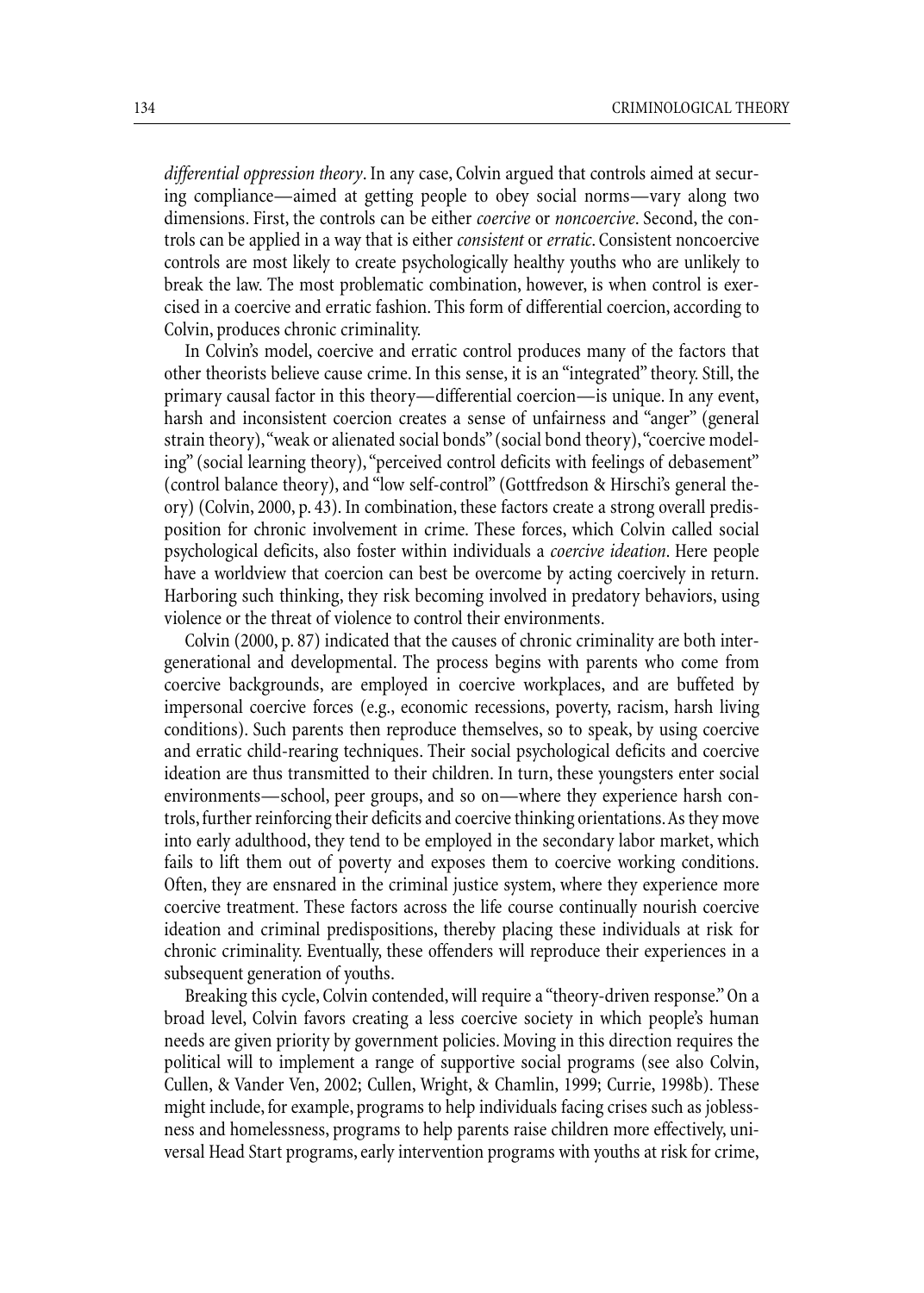more commitment to public education, efforts to make work environments less harsh and more democratic, and a criminal justice system that stresses crime prevention, fairness, restoration, and rehabilitation.

*Assessing Differential Coercion Theory.* In *Crime and Coercion,* Colvin (2000) marshals evidence supporting the various links on his causal model. Empirical tests of this perspective, however, are needed. Even so, beginning evidence across different social contexts exists that is supportive of coercion theory. Thus, based on a sample of 2,472 middle-school students, Unnever, Colvin, and Cullen (2004) provide evidence consistent with core propositions of differential coercion theory. They found that as predicted by the theory, exposure to coercive environments increased self-reported delinquency and that these effects were mediated by social-psychological deficits. Similarly, based on a sample of 300 homeless street youths ages 16 to 24 in Toronto, Baron (2009) discovered that a multidimensional measure of coercion predicted involvement in violent offenses. In line with Colvin's theory, the direct effect of coercion on violence was partially mediated by low self-control, anger, coercive modeling, and coercive ideation.

# The Consequences of Theory: Policy Implications

Unlike some of the other theories examined in this book, control theory has tended to reinforce the sorts of prevention and intervention efforts that have been around for decades and that to many have become a matter of "common sense" (Empey, 1982, p. 268). It is worth noting, however, that the Durkheimian heritage has emphasized prevention through the strengthening of the institutions of socialization rather than through a policy of deterrence relying primarily on fear of getting caught. And it is important to stress that control theory has suggested that regulation of the individual must come through policies fostering integration into the social order rather than through policies of isolation and punishment. That is, these perspectives teach us that attempts to reduce crime by "get tough" laws and harsh penalties—that is, through *state punitive control*—are unlikely to be effective because they do little to establish any self-control and social bonds that insulate against offending.

The control theories we have examined have less to say about the prevention and control of professional crime, organized crime, and corporate and white-collar crime than about prevention and control of juvenile delinquency or ordinary street crime. With respect to prevention, they provide considerable support for programs to strengthen families, particularly with respect to effective child rearing. These efforts often are labeled *early intervention programs*.

These programs often target parent–child attachment for improvement, because weakened bonds are a risk factor for misconduct. To the extent that such programs focus on development of self-control, they stress the need for policies that assist the family in inculcating the favorable self-concepts, impulse control, and frustration tolerance that can keep people out of trouble even in situations of weak external control.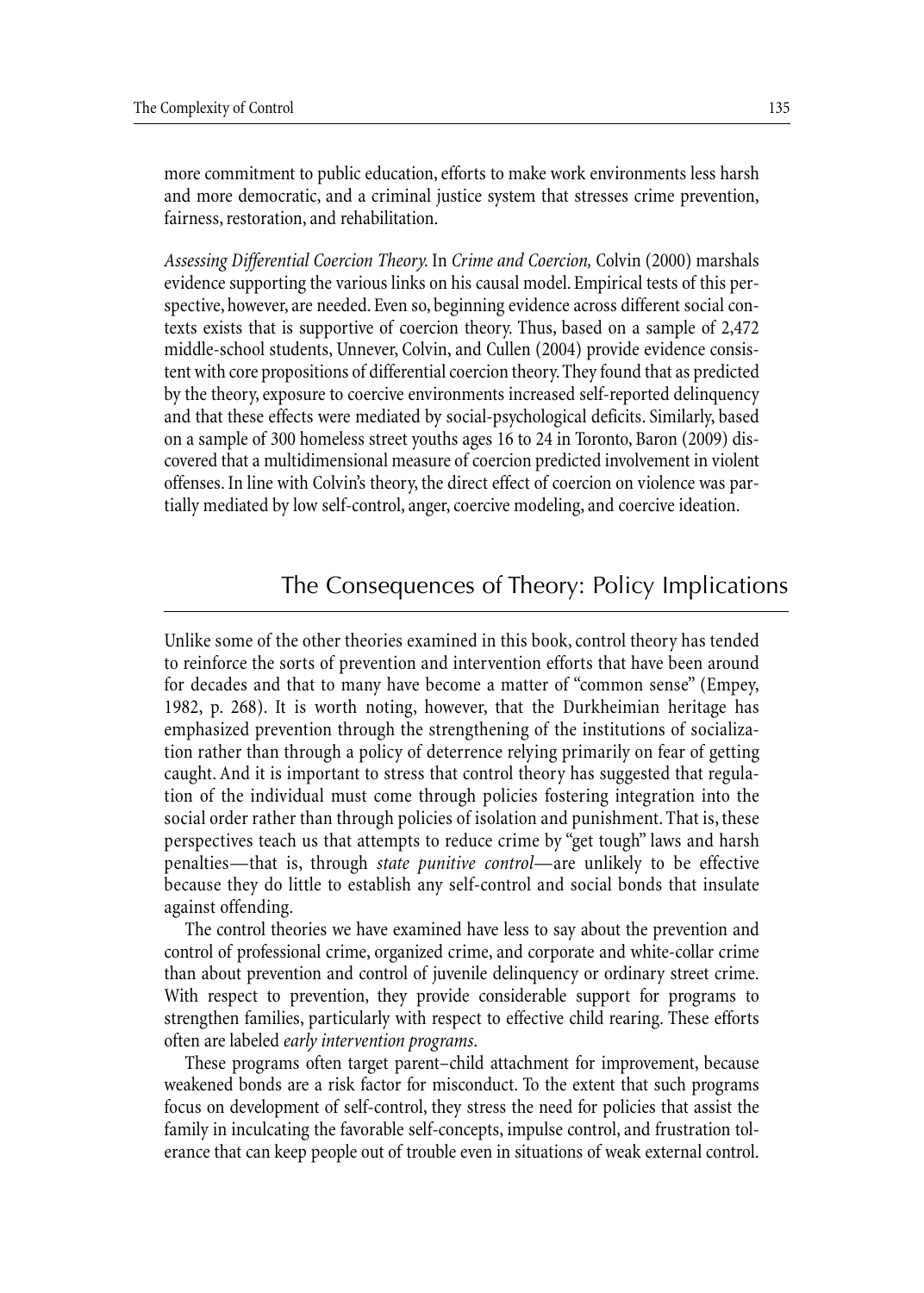School programs also have been developed that specifically target the need to establish youngsters' bonds to school who are at risk of academic failure and a lack of educational commitment. A range of successful results have been reported (Catalano, Arthur, Hawkins, Berglund, & Olson, 1998; Hawkins & Herrenkohl, 2003; Losel & Bender, 2003). For example, the Seattle Social Development Project was "designed specifically to prevent antisocial behaviour by promoting academic achievement and commitment to schooling during the elementary grades" (Hawkins & Herrenkohl, 2003, p. 268). This intervention used multiple methods to improve the ability of students to learn and to solve problems without resorting to anger and aggression, of teachers to manage behavior and instruct effectively, and of parents to support their children's learning. The intervention increased school achievement and commitment and in turn reduced both the initiation of delinquency and violence in the teenage years (Hawkins & Herrenkohl, 2003).

Control theory suggests prevention and reintegration policies moving adults into stable social networks of employment and community activities, but less has been done here than with programs for youths. Control theory also suggests a search for policies capable of demonstrating the payoff of hard work toward conventional goals to draw both adolescents and adults into positions of personal commitment in which there is too much of a stake in conformity to lose by a return to delinquency or crime. Unfortunately, such programs tended to become casualties of the shifting political climate of the 1980s and 1990s and the popularity of "get tough" policies. More recently, however, there has been an inmate "reentry movement" that is illuminating the consequences of severing the ties of offenders from families, community, and work. Part of this agenda is thus the call to explore ways to foster social bonds that promote prosocial behavior (see, e.g., Travis, 2005).

Control theories are most impressive to the extent that a person accepts the larger social structure and conventional middle-class values as things to be taken for granted. For control theory, the systems that are to accomplish the regulation of the individuals at risk for crime and delinquency through their integration almost always are systems defined in conventional middle-class terms. Interestingly enough, this seems true even of approaches such as Hagan's power–control theory, in which the egalitarian family really is the new ideal of the middle class, although it is true that this approach faces up to the possibility that the freedom gained by daughters in such families actually may represent a weakening of control. The larger question is the following: What if all of these systems themselves (e.g., families, schools), or at least some of them, are part of the problem rather than the solution? Integration into a "bad" system may be worse than no integration at all. As we will see in Chapters 7 and 8, some criminological theorists have argued that the major problems are indeed located in the conventional systems themselves and that these systems, rather than the particular criminals or delinquents, are the major sources of crime and delinquency. Labeling theorists insist that the conventional systems tend to aggravate crime and delinquency by overreacting to minor nonconformity, whereas conflict theorists maintain that these systems really are covert instruments of oppression masquerading as helpful agencies of desirable socialization.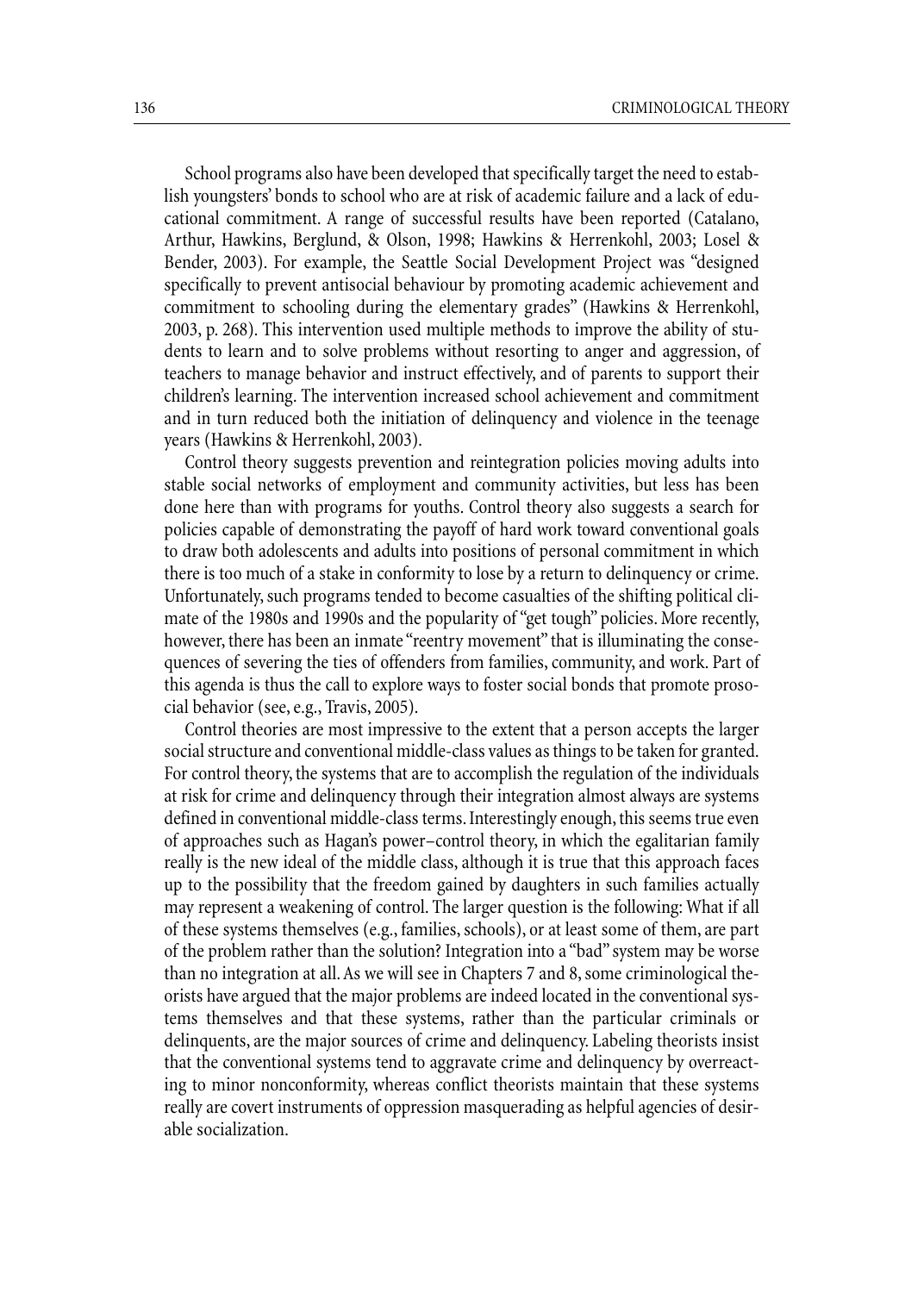Even if one is convinced that conventional institutions, such as the middle-class family and the school, do not create major problems through a tendency to reject and stigmatize those who do not fit into them well and are not instruments of social oppression, it does not follow that successful integration and regulation functions will solve crime and delinquency problems. Speaking of impoverished African Americans, for example, Empey (1982) remarked: "It is not merely that underclass children are sometimes in conflict with their parents, or that their academic achievement is low, but that they are caught in an economic and political system in which they are superfluous" (p. 299). If the basic problem is located in the larger sociopolitical order, then how can policies focused on strengthening families and schools do much to prevent and control crime and delinquency in the long run? Is the sociopolitical order to be accepted as it is, in which case policy must be directed toward inculcating values that support it? Or must more basic policies be developed that challenge some of the assumptions on which the conventional order is based? The labeling theorists and conflict theorists to be examined in Chapters 7 and 8 have directed our attention in just that direction.

# Conclusion

It is instructive to note that the control theories that focus on explaining juvenile delinquency tend to locate control influences primarily in the family and secondarily in the school and that those theories that focus on adult crime tend to put greater emphasis on inner factors such as self-concept and self-control. Although juveniles might be influenced less by internal factors than by social forces such as peer pressures and parental control, internal factors might be more important in raising the odds of conformity on the part of the adult out of school and away from family supervision. In short, the adult is more on his or her own in the world, complete with a character structure that presumably is crystallized more fully. The relative mix and impact of internal and external control across the life course is an issue that warrants further investigation.

Even though they vary somewhat in their stress on particular forces of integration and regulation and in their attachment to a social disorganization perspective, the theories covered in the past two chapters share certain similarities beyond the fact that they all take the control perspective. Reckless's stress on *goal orientation* sounds very much like the emphasis that Hirschi placed on *commitment* in his earlier sociologically oriented social bond theory. Both theories consider legitimate aspirations to be a crucial factor in insulating a potential deviant from nonconformity. Reckless's concept of *norm erosion* as the obverse of norm retention is closely related to Sykes and Matza's concept of *techniques of neutralization* in such a way that the latter can easily be subsumed as one aspect of the former (Ball, 1966). In much the same way, Reiss's distinction between conformity as a consequence of *acceptance* and conformity as a consequence of *submission* is quite similar to Nye's distinction between *internalized control* and *direct control*. Gottfredson and Hirschi's psychologically oriented *self-control*